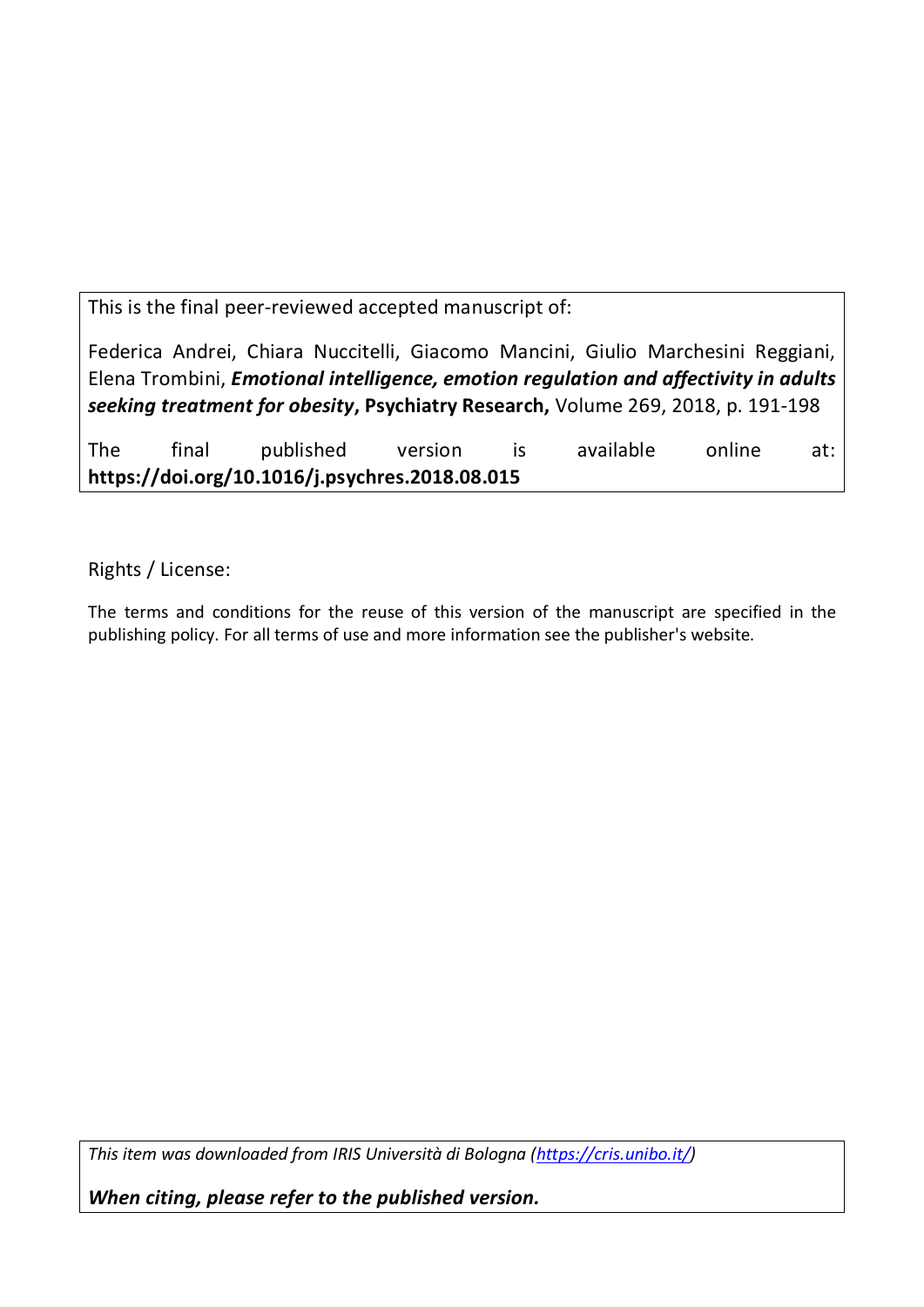#### **Abstract**

Obesity has become an increasingly widespread endemic with social implications; however, the relationship between higher body mass index (BMI) and psychological functioning is still not fully understood. This study examined the differences in affect-related psychological variables among BMI classes. A total of 134 adults seeking treatment for obesity and 124 controls completed a set of questionnaires to assess: trait emotional intelligence, emotion regulation strategies, anxiety, depression, binge eating behaviors and happiness. Correlations and multivariate analysis of variance were run per each study variable controlling for BMI class (normal weight, overweight, or obesity class I, II, III). Individuals with obesity class III were characterized by reduced trait emotional intelligence and happiness, and a higher tendency to use emotion suppression compared to normal weight individuals. All individuals with obesity also showed higher levels of depression and binge eating behaviors compared to both normal weight and overweight adults. Depression and emotion suppression were the most relevant discriminant factors across BMI classes, while trait emotional intelligence resulted as an important psychological factor clustering individual differences between obese and non-obese individuals. These results suggest that more attention to the affective domain of psychological functioning is needed for proper and comprehensive treatment of obesity.

*Keywords*: obesity; trait emotional intelligence; happiness; binge eating; depression; anxiety; obesity classes; BMI; emotion regulation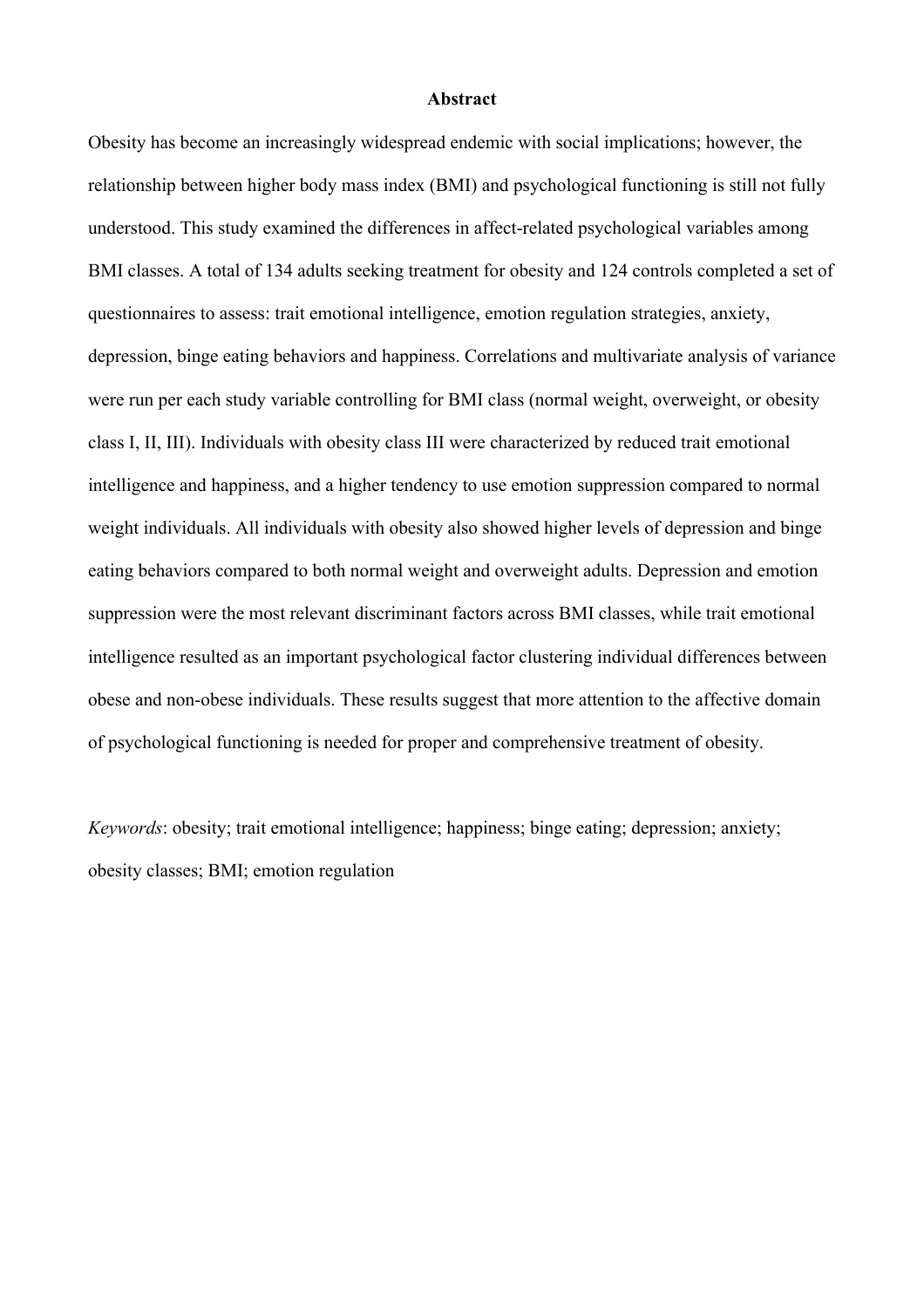## **1. Introduction**

Prevalence of obesity (body mass index  $[BMI] \geq 30 \text{ kg/m}^2$ ) today has become a growing concern worldwide (WHO, 2016). In addition to the well-documented physical health risks, such as diabetes mellitus, coronary heart disease, hypertension and certain types of cancer (Mensink et al., 2013), obesity carries out several adverse effects on psychological well-being. For instance, adults with obesity experience poorer quality of life and more mental distress compared to the general population (e.g., Abilés et al., 2010; Kolotkin et al., 2012; Luppino et al., 2010), and individuals diagnosed with binge eating disorder (BED) are at even higher risk of psychological suffering, particularly in the form of depressive symptoms, compared to the non-eating disordered subjects with obesity (Dingemans et al., 2002; Fitzgibbon et al., 1993; Müller et al., 2012; Telch and Stice, 1998). Nevertheless, the literature shows inconsistencies with regards to the overall associations between BMI and mental health. A number of studies have indeed reported no association between BMI and psychological symptoms (e.g., Goldney et al., 2009; Grundy et al., 2014). These conflicting results might be related to the specific measurement settings, tools, and to the samples being used, as treatment-seeking subjects might differ from those who are not attending obesity centers.

The complexity of obesity as a disease, its association to serious health consequences, as well as the resulting large medical costs (e.g., Cawley and Meyerhoefer, 2012; Finkelstein et al., 2009), make the identification of specific factors which may be targeted by prevention and health promotion programs as a pivotal goal for both researchers and clinicians. With this respect, the attention on the affect-related domain of psychological functioning has increased, for example a growing number of studies have focused on the relationship between eating patterns and emotion regulation. Such an interest led to test the hypotheses that eating may be a strategy or an affective response to emotional distress (Evers et al., 2010; Gianini et al., 2013), and that the use of more adaptive emotion regulation strategies may act as protective agents against emotional eating even in children (Vandewalle et al., 2014). Particularly, a number of published articles stressed the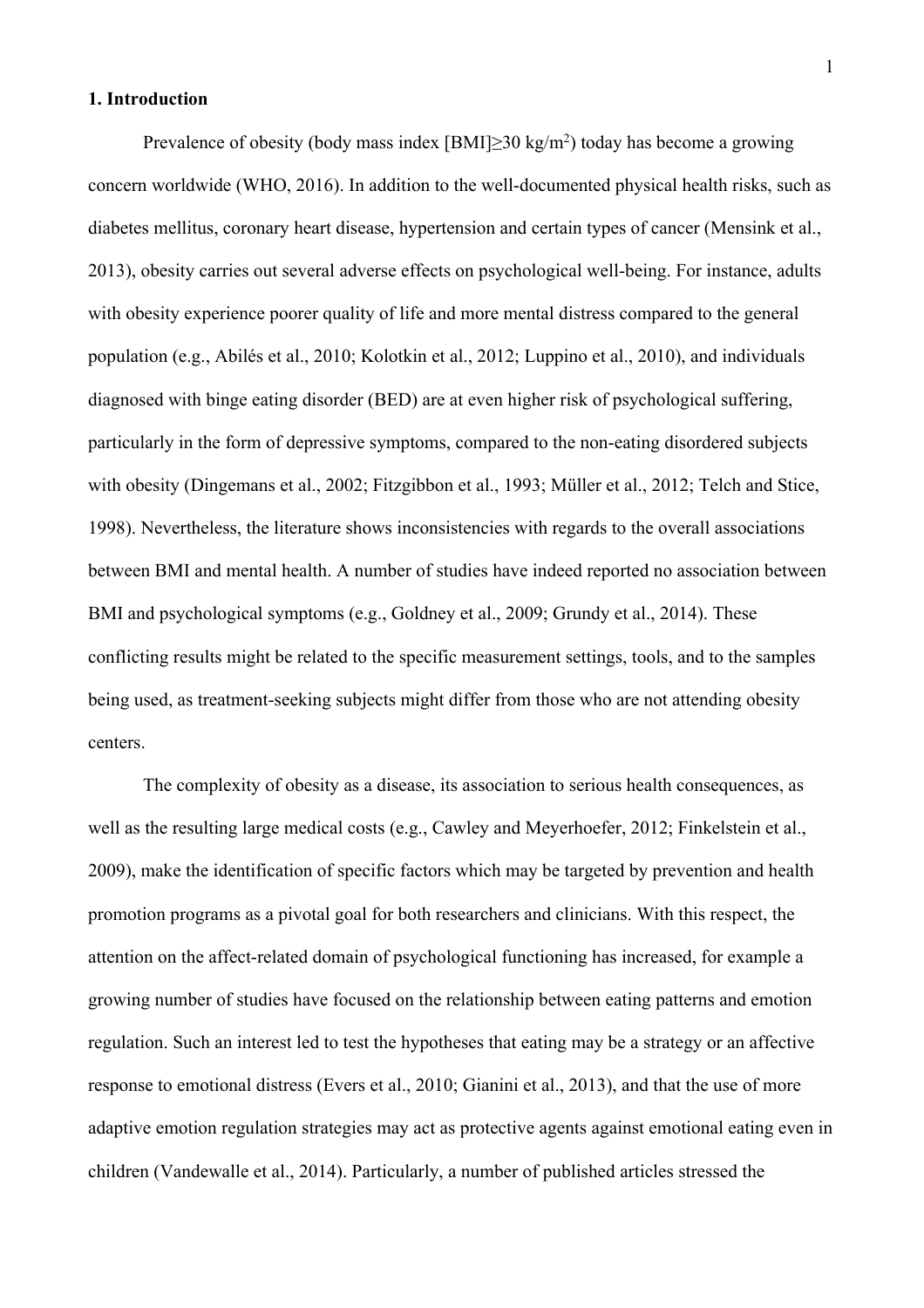importance of considering a multidisciplinary approach for obesity treatment in children and adolescents, where traditional weight-loss methods and nutritional recommendations are combined with interventions targeting emotion regulation (e.g., Aparicio et al., 2016). Yet, a recent study investigating obesity treatment in a sample of adolescents suggests that taking into account emotion regulation training may result in an improvement of the psychological wellbeing and health behavior of patients (Luca et al., 2015).

In this context, another relevant variable may be emotional intelligence (EI). The literature describes two predominant conceptualizations of EI: ability EI, which captures individuals' ability to perceive, use, understand and regulate emotion in oneself and others (Mayer and Salovey, 1993), and trait EI which relates to people's self perceptions of their emotional abilities (Petrides, 2011; Petrides and Furnham, 2003). Both ability and trait EI have been proven to act as protective factors in several life-domains, including job performance (e.g., Joseph et al., 2015), life satisfaction (e.g., Di Fabio and Saklofske, 2014), and social adjustment (Malouff et al., 2014). Along these lines, a growing number of systematic reviews and meta-analyses stress the relevance of EI, particularly the trait model (Martins et al., 2010), in health and subjective wellbeing (Andrei et al., 2014; Martins et al., 2010; Sánchez-Álvarez et al., 2016; Schutte et al., 2007). This relates to the evidence showing that emotionally intelligent individuals, who are skilled at expressing, understanding, and managing their emotions, are more likely both to be capable of adaptively coping with the stressors of everyday life, and to maintain proactive self-care practices, including regular exercise and healthy diet (Fernández-Abascal and Martín-Díaz, 2015; Jacobs et al., 2016; Saklofske et al., 2007a). There is also emerging evidence showing that an increase in EI corresponds to a decrease in healthcare costs, particularly at low education levels (Mikolajczak and Van Bellegem, 2017). Emotional perceptions captured by trait EI seem to be especially pertinent in the case of obesity because of their strong relationship with psychological well-being, and because they are trainable (Kotsou et al., 2011; Vesely et al., 2014). Findings from studies on other medical conditions revealed that individuals who reported lower levels of trait EI were more likely to develop coronary heart disease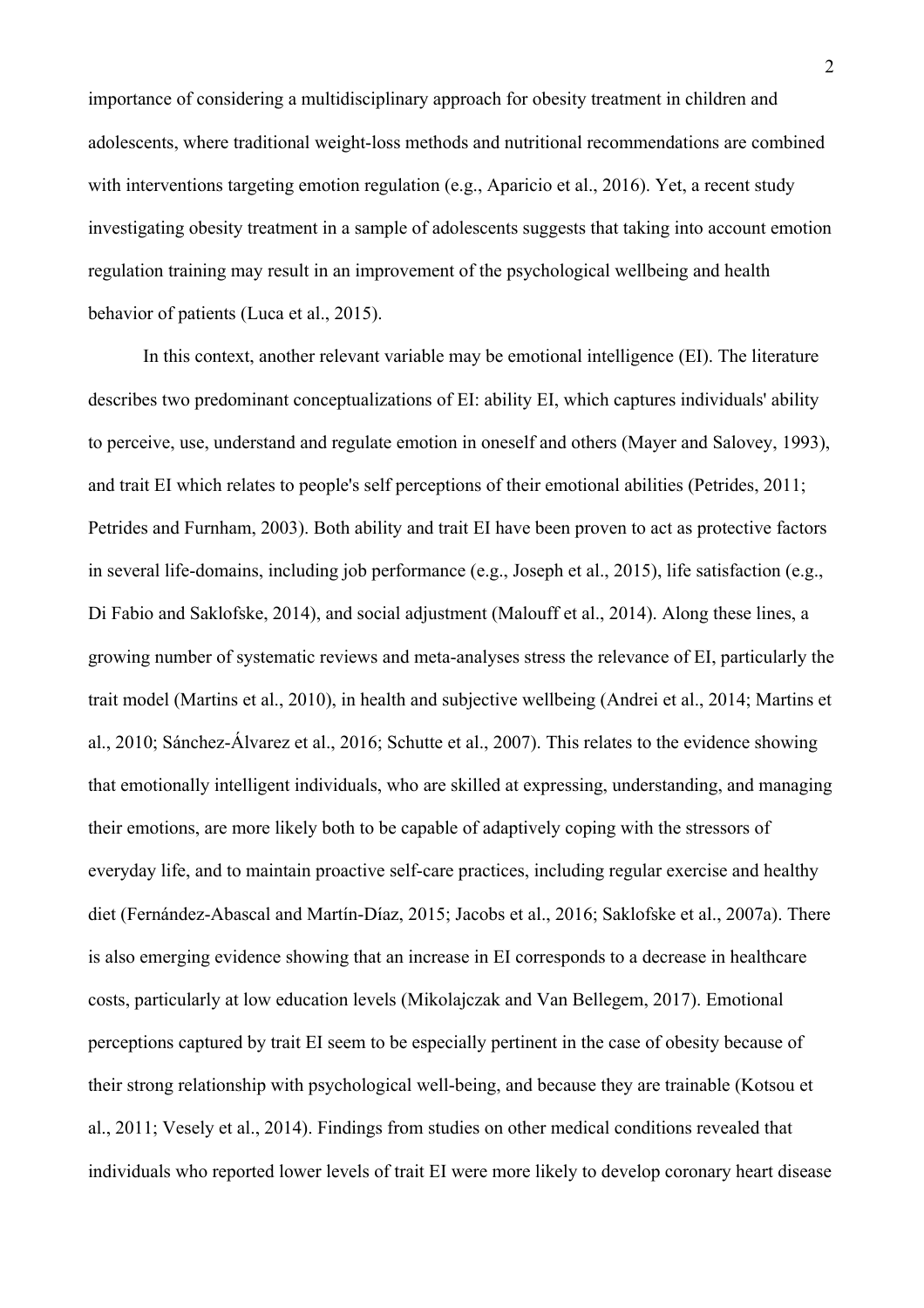(Kravvariti et al., 2010), and were related to specific behaviors that translated into worse glycemic control (Karahan and Yalcin, 2009). However, evidence for associations between EI and physical health indicators is under-researched and inconsistent. Yet, to our knowledge there is no study investigating EI in the context of obesity.

Differently from studies of BMI and mortality, which have increasingly used standard BMI classes placing emphasis on the higher health-related risks for class II and III obesity (e.g., Barte et al., 2014; Flegal et al., 2013), the psychological literature on obesity has generally neglected to differentiate among such categories. Although there is evidence of a close association between higher BMI class and a worse health-related quality of life, as also suggested by data from a large Italian cohort (Mannucci et al., 2010), the affective domains of psychological functioning and mental health have been rarely studied in relation to BMI categories (Ul-Haq et al., 2013). Yet, in a recent meta-analysis Baillot and colleagues (2015) suggest to take obesity class into account in order to better understand the factors characterizing this condition, as well as to promote the development of more specific interventions. As treatment for obesity is still challenging, classifying subjects according to BMI classes may improve clinical interpretation in studies addressing variables relevant to the affective domain, as well as help find potential group-specific treatment factors. Moreover, the analysis of the differences among BMI classes may be relevant in a clinical context; being aware of the average psychological profile and emotion regulation strategies of treatment-seeking individuals with class I, II and III obesity at their first access to obesity clinics may ultimately contribute to tailor intervention programs to individual patients' needs (Braet and Beyers, 2009).

For such reasons, the main purpose of the present study is to compare variables having either a positive (i.e., trait EI, reappraisal as emotion regulation strategy, and happiness), or a negative (i.e., suppression as emotion regulation strategy, depression, and anxiety) affective content among men and women seeking treatment for obesity and controls, grouped according to BMI classes. Considering the potential role of psychological and emotional distress in obesity, the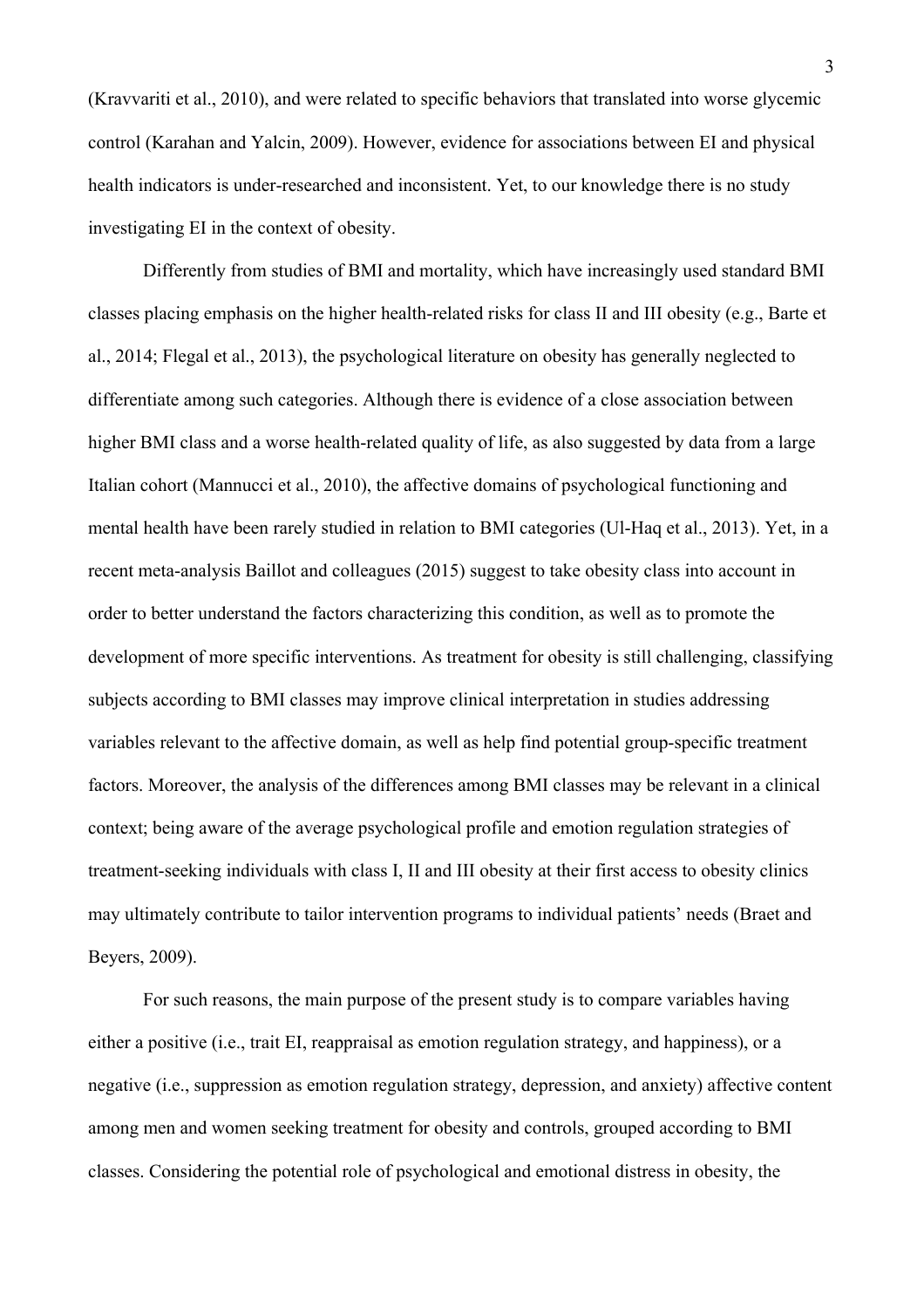variables that could serve as general indicators of emotional health, such as anxiety, depression and happiness, were also investigated. Moreover, emotion regulation strategies might also be related to the misuse of food (Evers et al., 2010), further contributing to weight gain and obesity. Along this line, the construct of trait EI can provide a more comprehensive profile of the emotional dispositions of individuals seeking treatment for obesity. Notably, the association between variables is not expected to be similar across obesity classes, being also modulated by stigma with increasing severity grades. With regard to this, recent literature suggests that a higher prevalence of obesity may result in increased acceptance of moderately heavier body weights and in under-detection of this condition (Robinson, 2017; Robinson and Christiansen, 2014), which in turn may lead to higher stigma and more adverse psychological conditions when obesity is classified as grade II or III compared to grade I.

In light of all this, we expect group differences in the strength of association between psychological variables. Individuals with higher obesity class might exhibit much higher scores of variables with a negative affect content and lower scores of variables with a positive affect content, irrespectively of gender, compared to normal weight and overweight adults. Compared to normal weight and overweight individuals, subjects with obesity should be characterized by a psychological profile including higher levels of binge eating symptoms, depression and anxiety, lower levels of trait EI and happiness, as well as greater tendency to use suppression as emotion regulation strategy rather than cognitive reappraisal. Moreover, we believe to find differences among obesity classes; particularly, individuals with more severe obesity grade (class III) are expected to show a worse psychological profile compared to individuals with milder obesity grades (class I and II).

### **2. Method**

#### **2.1 Participants**

One hundred and sixty-four adults seeking treatment for their obesity in a medical center, and 156 controls participated in the study. Inclusion criteria for the clinical sample were: age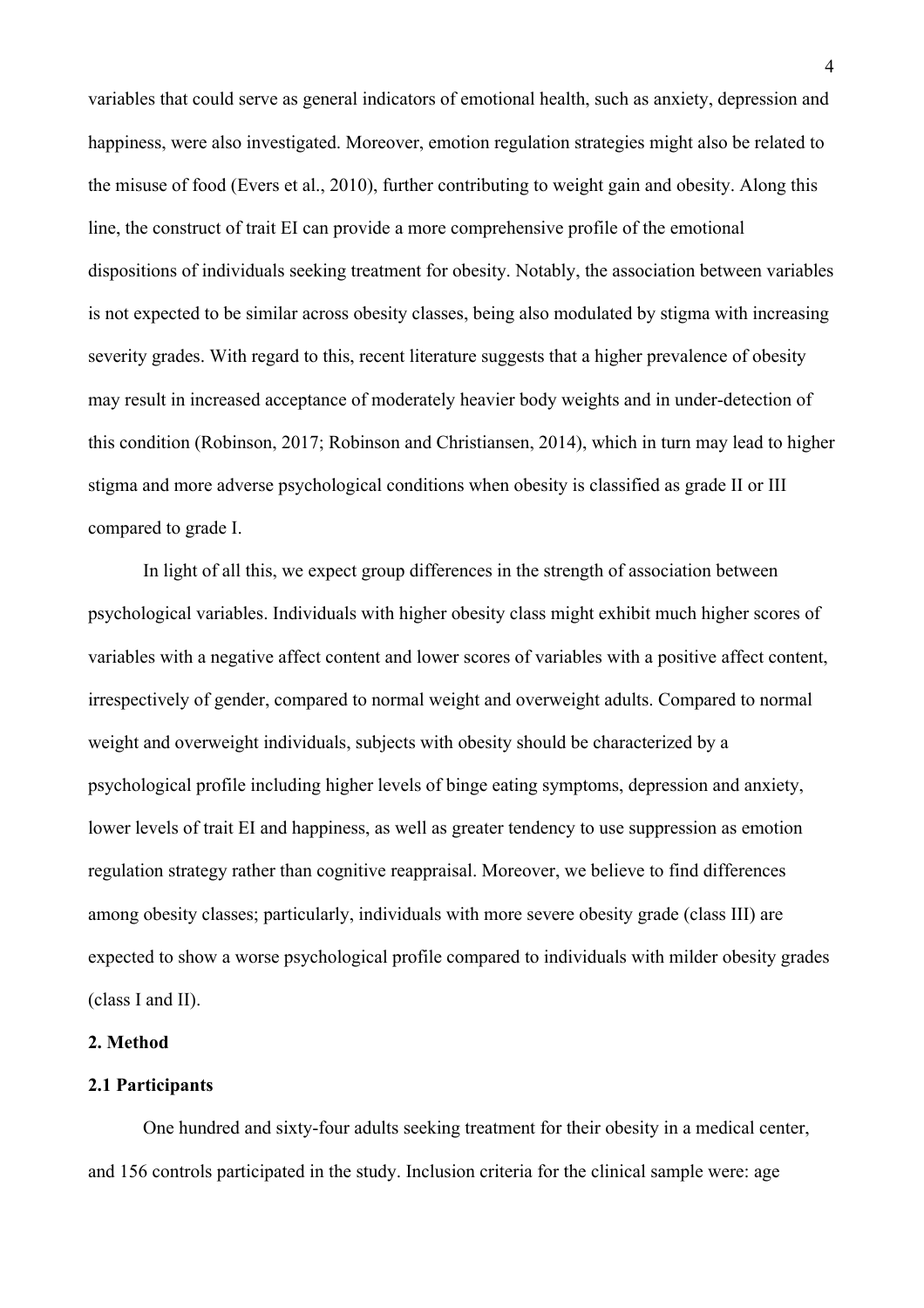between 18 and 65, proficiency in the Italian language, and  $BMI \geq 30$  kg/m<sup>2</sup>. Subjects were excluded in case of pregnancy, serious medical conditions (e.g., severe diabetes, renal failure, thyroid problems) that might influence weight or eating, and severe psychiatric conditions (e.g., psychosis, bipolar disorder, substance abuse). Inclusion criteria for the control sample were: age between 18 and 65 and  $18.50 \leq BMI < 30 \text{ kg/m}^2$ . Subjects were excluded if they reported a current or lifetime diagnoses of eating disorders, including obesity, anorexia nervosa, BED, and bulimia nervosa.

# **2.2 Measures**

#### **2.2.1. Demographics and clinical data**

With regards to the clinical group, demographic (e.g., age, education level, ethnic background), and clinical data (e.g., comorbidities, current therapies, heights and weights for BMI computation) were recorded during an out-patient visit. The same variables were also recorded in the control group through a specific on-line questionnaire (see below), and BMI was calculated from self-reported heights and weights.

### **2.2.2. Trait EI**

The Trait Emotional Intelligence Questionnaire–Short Form (TEIQue–SF; Petrides and Furnham, 2006) was used to measure global trait EI. It consists of 30 items rated on a 7-point Likert scale ranging from 1 (Completely Disagree) to7 (Completely Agree). A sample item for the TEIQue is "I'm normally able to get into someone's shoes and experience their emotions". The Italian version of the TEIQue has proved to have good psychometric properties and to be a reliable measurement tool for trait EI (e.g., Di Fabio and Palazzeschi, 2011). The global TEIQue score had an internal consistency of 0.85 and of 0.86 in the sample with and without obesity, respectively.

# **2.2.3. Emotion regulation**

The Emotion Regulation Questionnaire (ERQ; Gross and John, 2003) is a 10-item selfreport measure of two emotion-regulation strategies: cognitive reappraisal (6 items) and expressive suppression (4 items). Each item is rated on a 7-point Likert scale (1 = strongly disagree,  $7 =$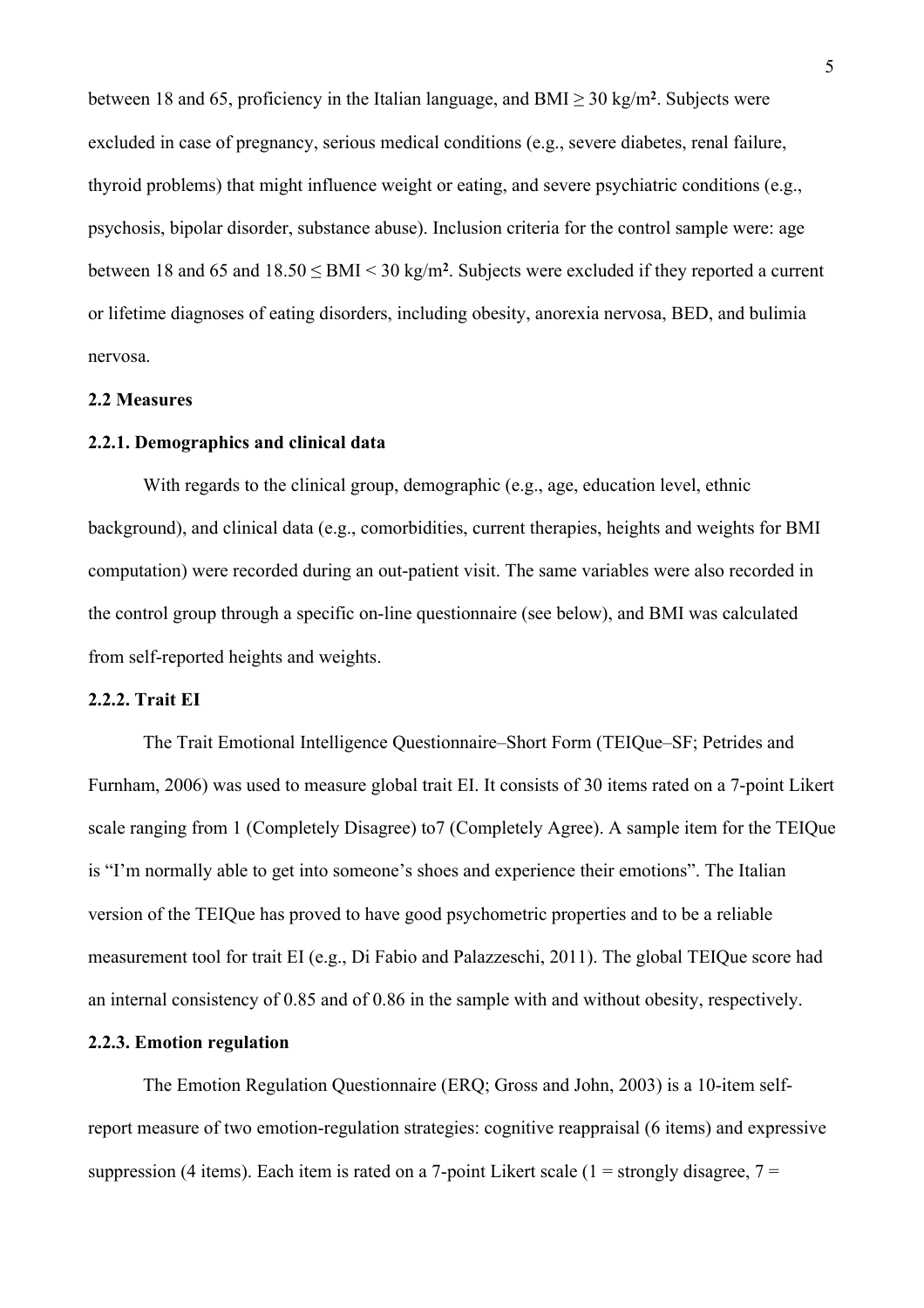strongly agree). Sample items for the ERQ are "When I want to feel less negative emotion (such as sadness or anger), I change what I'm thinking about" for the cognitive reappraisal dimension, and "I control my emotions by not expressing them" for the expressive suppression dimension. The Italian version of the ERQ has proved good reliability and validity (Balzarotti et al., 2010). The ERQ had an internal consistency of 0.78 and of 0.80 for cognitive reappraisal, and of 0.72 and 0.78 for emotional suppression, in the sample with and without obesity, respectively.

### **2.2.4. Binge eating**

The Binge Eating Scale (BES; Gormally et al., 1982) was used to assess binge eating symptomatology and behaviors. The BES is a 16-item self-report measure created using a sample of treatment-seeking adults with obesity. Each item has three or four answer options of increasing severity regarding participants' eating behaviors and cognitions, with higher scores indicating more severe binge eating. A sample item for the BES is "I don't have any difficulty eating slowly in the proper manner". This measure also classifies participants based upon their scores into clinically meaningful categories, with scores higher than 17 indicating the presence of BED. The BES was already used to assess binge eating behaviors in a large sample of Italian individuals diagnosed with obesity (Mannucci et al., 2010). The BES had an internal consistency of 0.80 and of 0.82 in the sample with and without obesity, respectively.

## **2.2.5. Depression**

The Beck Depression Inventory (BDI; Beck and Steer, 1987) was used to assess selfreported depression levels. The BDI consists of 21 items each rated from 0 (no symptom), to 3 (severe symptom). A sample item for the BDI is "I am not particularly discouraged about the future". The BDI was already used to assess depression in a study investigating quality of life in a sample of Italian obese adults (Mannucci et al., 1999). The BDI had an internal consistency of 0.81 and of 0.85 in the sample with and without obesity, respectively.

### **2.2.6. Anxiety**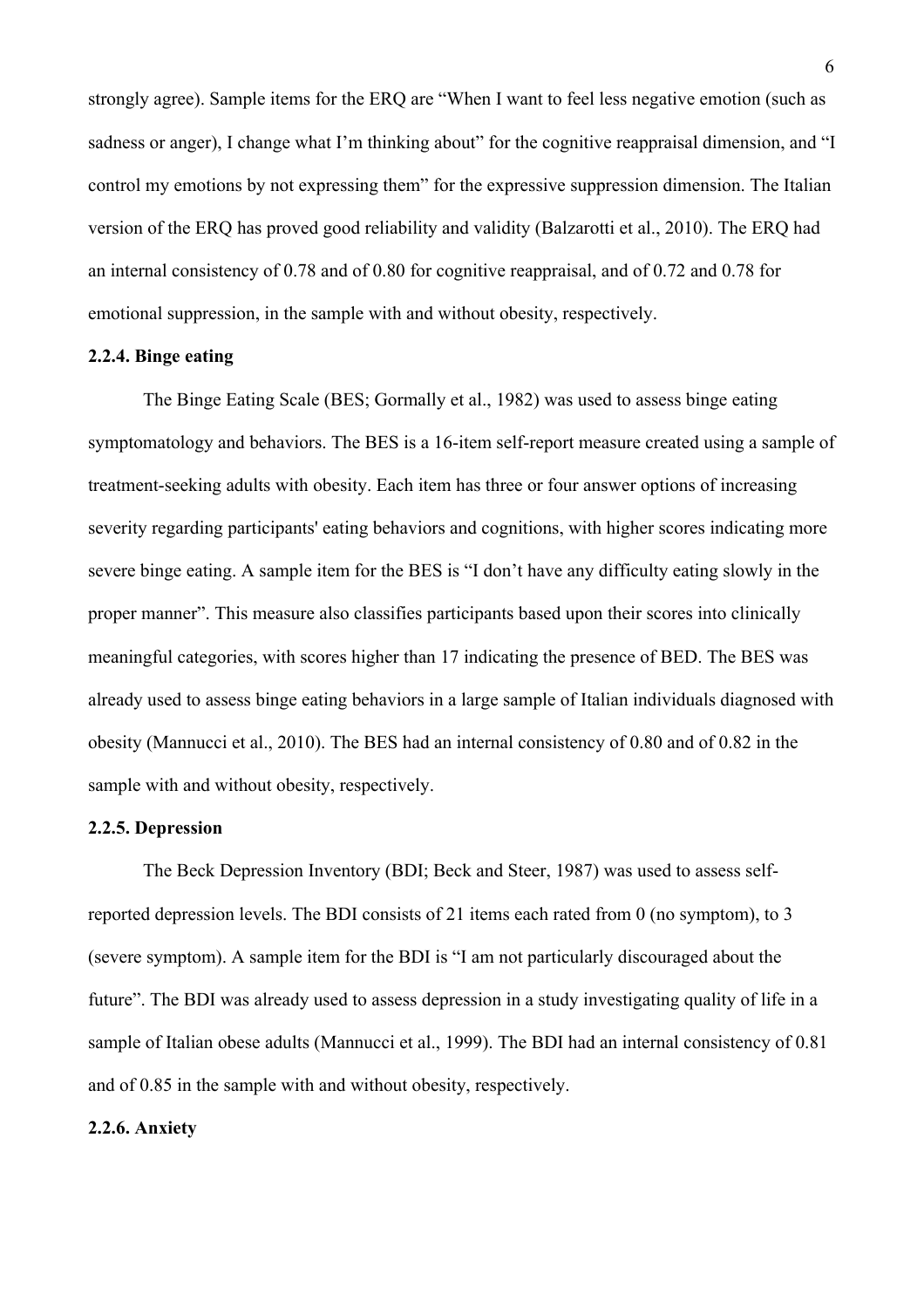The State Trait Anxiety Inventory-Y (STAI-Y; Spielberger, 1983) was used for the assessment of anxious symptomatology. It consists of two sub-scales of 20 items each: state anxiety (STAI-Y1), the respondent' s level of anxiety at the present time, and trait anxiety (STAI-Y2), the usual level of the respondent' s anxiety in his/her everyday life. Sample items for the STAI-Y are "I am tense" for state anxiety, and "I am a steady person" for trait anxiety. Each item scores from 0 to 4, with higher scores indicating higher levels of anxious symptoms. The Italian adaptation of the STAI-Y was already used to assess state and trait anxiety in a sample of obese patients (Mannucci et al., 1999). The STAI-Y1 had an internal consistency of 0.80 and of 0.84, while the STAI-Y2 of 0.80 and 0.82 in the sample with and without obesity, respectively.

# **2.2.7. Happiness**

The Oxford Happiness Inventory (OHI; Argyle et al., 1989) is a 29-item self-report measure. Each item has four options, and respondents are asked to pick the statement in each group which best describes the way they have been feeling over the past week. Each item scores from 0 to 3, with higher scores indicating higher happiness levels. A sample item for the OHI is "I don't feel happy". The OHI had a similar internal consistency of 0.83 in the presence and in the absence of obesity.

#### **2.3 Procedure**

The current study was approved by the Ethics Committee of S. Orsola Malpighi Hospital (Bologna, Italy), and utilized cross-sectional data collected from treatment seeking individuals at their first access to the to the Unit of Clinical Dietetics and Metabolic Diseases of the Hospital, between September 2014 and February 2016. These data were collected as part of a larger study evaluating the efficacy of a lifestyle intervention program in individuals with overweight and obesity. Demographic and clinical information were recorded in all patients as part of routine clinical practice. Subjects willing to participate also received an envelope containing the questionnaires and were asked to return the completed material at the second access to hospital (approximately one week later). Subjects from the control group were recruited through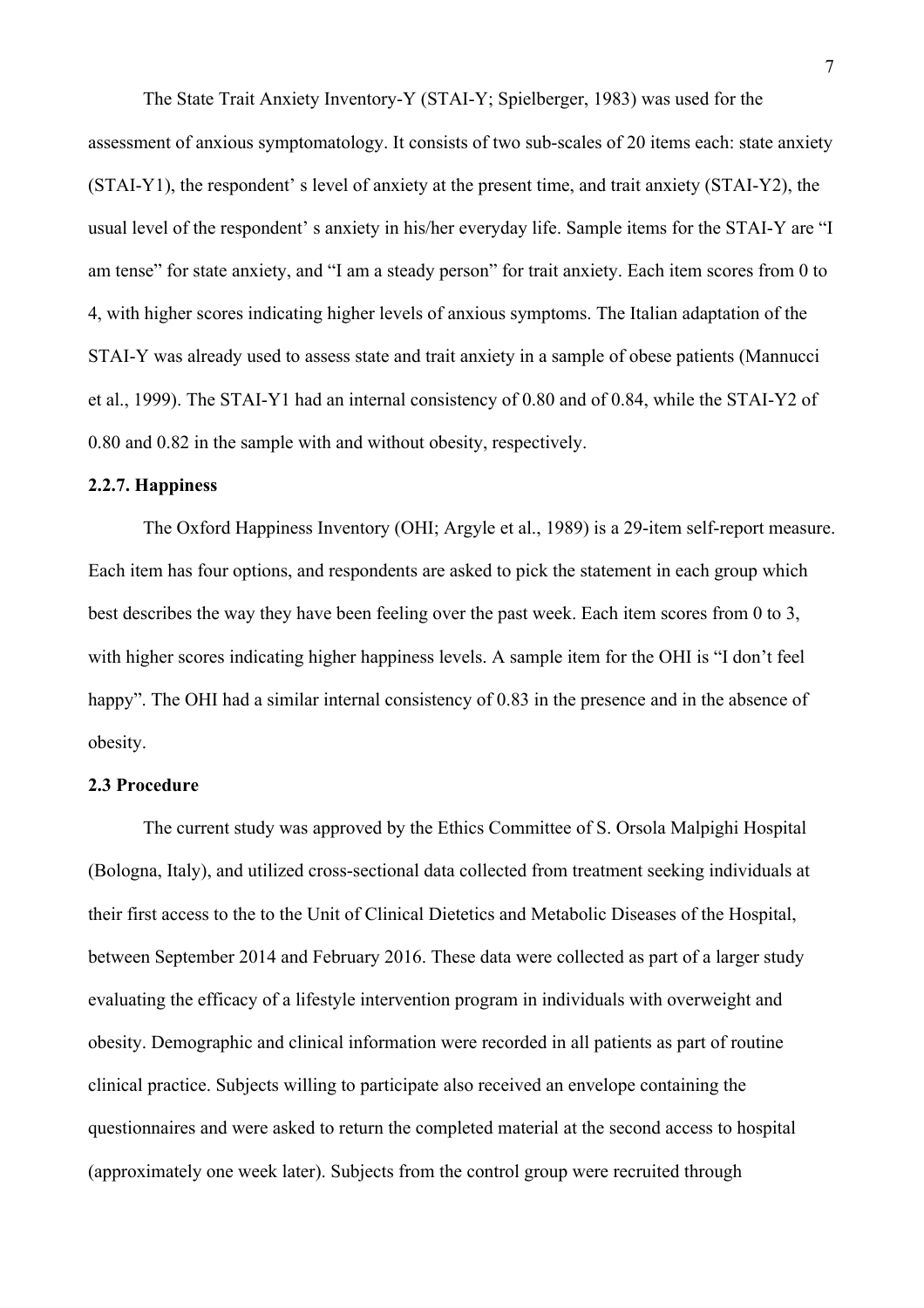advertisements on different social media platforms (i.e., Facebook and LinkedIn). The online questionnaire was hosted *via* Qualtrics Software and was posted together with brief information on the purpose of the study. BMI was calculated and classified into categories of normal weight (20.0– 24.9 kg/m<sup>2</sup>), overweight (25.0–29.9 kg/m<sup>2</sup>), class I (30.0–34.9 kg/m<sup>2</sup>), class II (35.0–39.9 kg/m<sup>2</sup>), and class III obesity ( $\geq 40.0 \text{ kg/m}^2$ ), according to the WHO classification (WHO, 2000). Both clinical and control group participants signed informed consent before completing the questionnaires. There was no reimbursement for participation.

## **2.4 Statistical Analysis**

All statistical analyses were performed using the Statistical Package for the Social Sciences Version 23 (IBM, Armonk, NY, USA). Pearson's Chi-Squared tests were performed to test for differences in demographics, while *t*-test for independent sample was adopted to compare BMI values. Pearson's correlations were used to assess bivariate associations among study variables. In order to assess the significance of the difference between *r* coefficients, Fisher *r*-to-*z* transformation was used for the comparison of significant correlations between groups. A multivariate analysis of variance (MANOVA) was used to test the differences between BMI classes in trait EI, emotion regulation, depression, anxiety, binge eating behaviors and happiness, controlling for gender. Such differences were further investigated by means of multiple comparisons per BMI class, by using Bonferroni post hoc test. The MANOVA was followed up with discriminant analysis to identify the most important factors discriminating between groups. A *P* value < 0.05 was considered as statistically significant.

### **3. Results**

A total of 164 individuals seeking treatment for obesity and 156 controls signed the informed consent. Of the 164 participants from the clinical group, 17 were removed for missing data, while 13 were excluded as they were over the age of 65. Regarding the control group, 14 participants were removed because of missing data either on weight or height, 11 participants were excluded as they reported a current or lifetime diagnosis of eating disorders, and further 7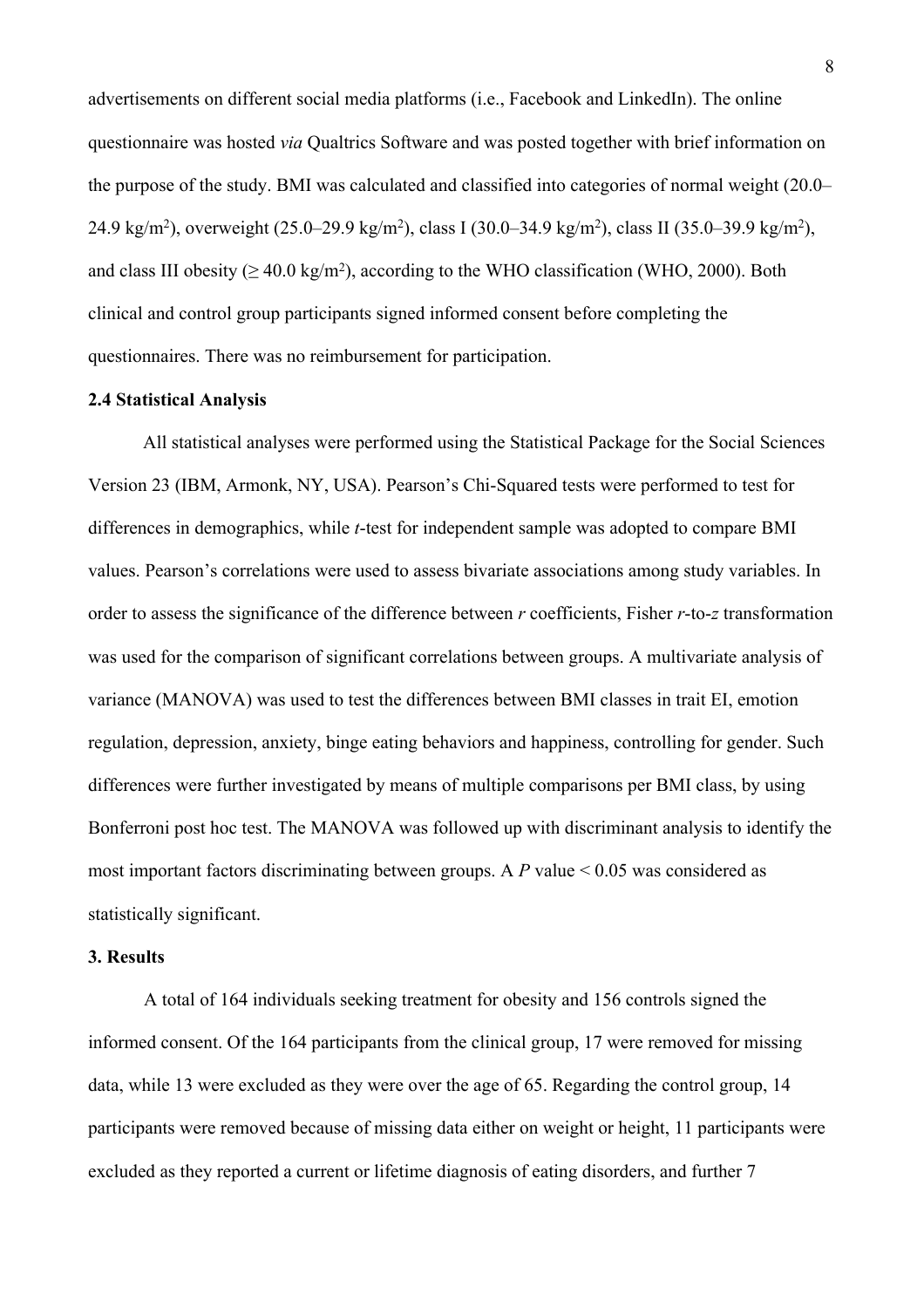participants were excluded as their BMI fell below the normal weight category (BMI < 17.50). After these exclusions, the final sample size was 134 for the clinical group (mean age  $= 49.70$ , SD  $=$ 10.28, age range 23–64; 69.4% female), and 124 for the control group (mean age = 40, SD = 10.3; 74.2% female). All participants of both groups were of Italian ancestry. With respect to other demographic variables, significant differences were found in education and work status, while no significant difference was found in relationship status (see Table 1).

With regards to BMI the mean for the clinical sample was  $40.9 \text{ kg/m}^2 \text{ (SD} = 6.7; \text{range } 30-$ 66): 14.9% (*n* = 20) had class I obesity, 37.3% (*n* = 50) class II obesity, and 47.8% (*n* = 64) class III obesity. In the control sample, the mean BMI was  $23.5 \text{ kg/m}^2 \text{ (SD = } 2.72 \text{; range } 18.6{\text{--}}29.7 \text{): } 71\% \text{ (}n$  $= 88$ ) was in the normal weight range, while 29% ( $n = 36$ ) were overweight.

Results from Pearson's bivariate correlations were similar for both groups (see Table 2). However, Fisher's *r*-to-*z* transformations showed a number of significant comparisons between correlation coefficients. Specifically, the association between BMI and TEIQue global score was significantly stronger for the clinical group ( $r = -0.22$ ,  $p < 0.001$ ) compared to the control group ( $r = -0.22$  $= 0.07$ ,  $p = n.s.$ ;  $z = -2.33$ ,  $p < 0.01$ ). The correlation between BMI and BES total score was instead significantly stronger for the control group ( $r = 0.37$ ,  $p < 0.001$ ) compared to the clinical group ( $r =$ 0.10,  $p =$  n.s.;  $z = -2.33$ ,  $p < 0.01$ ), so was the association between BES and BDI total scores ( $r =$ 0.40,  $p < 0.001$ , and  $r = 0.19$ ,  $p < 0.01$ , for the control and clinical group respectively;  $z = -1.83$ ,  $p <$ 0.05), as well as that between TEIQue global scores and the reappraisal dimension of the ERQ ( $r =$ 0.38,  $p < 0.001$ , and  $r = 0.10$ ,  $p = n.s$ , for the control and clinical group respectively;  $z = -2.38$ ,  $p <$ 0.01).

Using Pillai's trace, the MANOVA showed a significant main effect of gender ( $V = 0.12$ , F  $(8, 32) = 2.56, p < 0.01$  as well as of BMI class  $(V = 0.91, F(8, 32) = 6.67, p < 0.001$  on the pool of affect-related psychological outcomes. The interaction between gender and BMI class was nonsignificant (V = 0.13, F  $(8, 32) = 0.82$ ,  $p = 0.75$ ). Comparisons among outcome variables by BMI classifications and gender are presented in Table 3. Overall, significant differences among BMI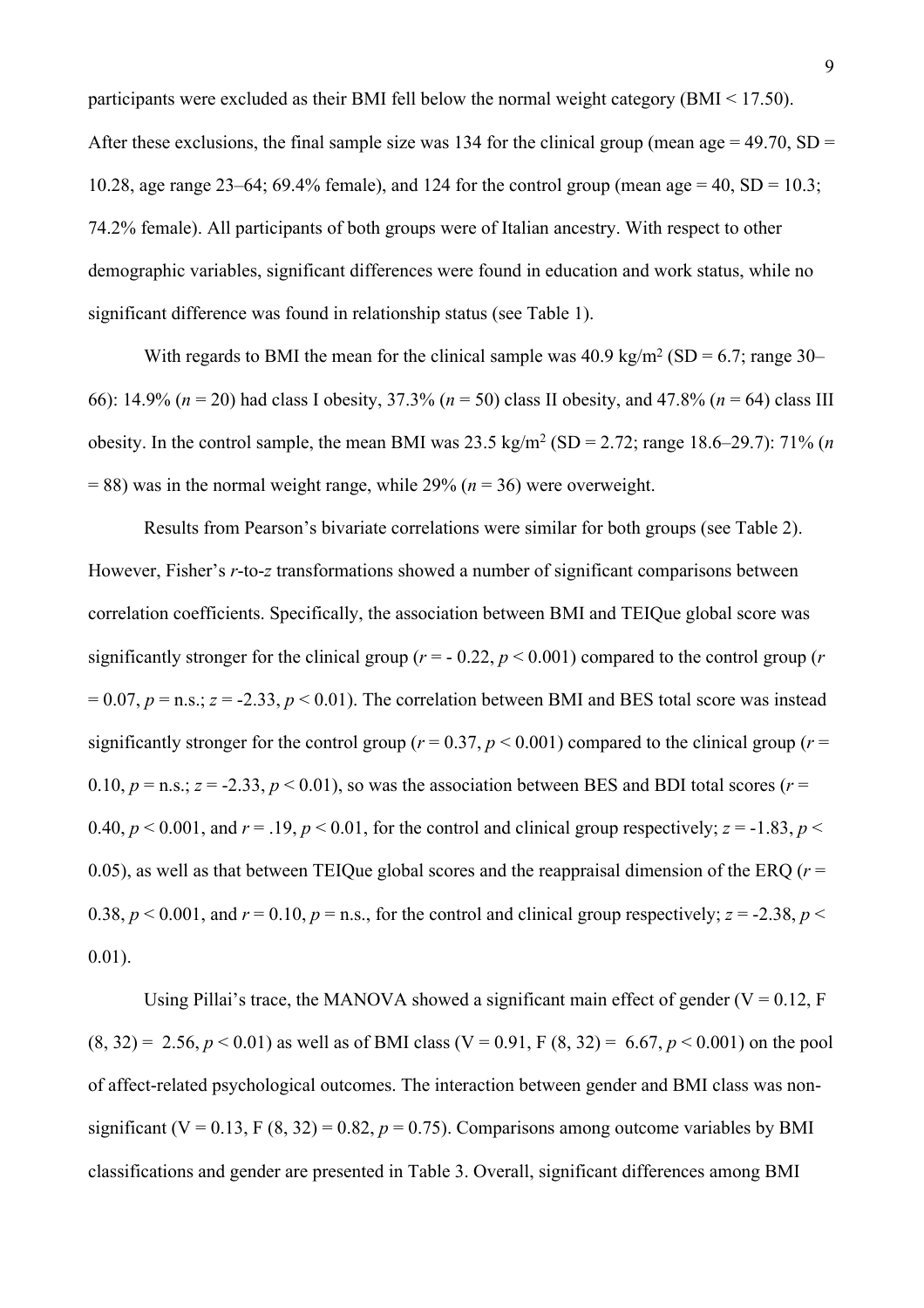classes were found with regards to trait EI, binge eating, depression, and suppression. Happiness almost reached significance ( $p = 0.50$ ). No significant differences in anxiety levels, nor in cognitive reappraisal, were recorded. Particularly, individuals with class III obesity were characterized by significantly lower scores of trait EI and happiness, and with a higher tendency to use suppression as emotion regulation strategy compared to normal weight individuals. On the contrary, all subjects with obesity reported increased scores in the depression scale and binge eating behaviors compared to both normal weight and overweight groups. Results were significant irrespectively of gender.

The MANOVA was followed up with discriminant analysis, testing significant variables only (i.e., depression, happiness, binge eating, suppression and trait EI). Discriminant analysis revealed four discriminant functions. The first explained 96.7% of the variance, canonical  $R^2$  = 0.88, whereas the second, the third and the fourth explained only 1.7% (canonical  $R^2 = 0.25$ ), 1.5% (canonical R<sup>2</sup> = 0.23), and 0.1% (canonical R<sup>2</sup> = 0.05) respectively. The first ( $\Lambda$  = 0.19,  $\chi^2$  (20) = 318.6,  $p < 0.001$ ) and the second ( $\Lambda = 0.88$ ,  $\chi^2$  (12) = 22.9,  $p < 0.05$ ) discriminant functions significantly differentiated among BMI classes, while the third ( $p = 0.09$ ) and the fourth ( $p = 0.76$ ) did not provide a significant contribution. Table 4 presents discriminant functions coefficients, while a plot of canonical discriminant functions 1 and 2 for all groups is shown in Figure 1. This analysis showed that function 1 discriminated the control group (normal weight and overweight) from the clinical group (adults seeking treatment for obesity). The clinical groups have higher negative values on discriminant function 1, and BDI has the highest discriminant ratio coefficient (0.98) on discriminant function 1, indicating that this is the most important differentiator between patients and controls. The other variables included in the model had relatively low coefficients which ranged in their values between  $|0.02|$  and  $|0.08|$  (see Table 4). Function 2 discriminates overweight and class III obesity respectively from normal weight and class I and II obesity. Both overweight and class III obesity have higher positive values on discriminant function 2, compared to the negative values of the remaining groups. ERQ suppression strategy has the highest discriminant ratio coefficient (0.77) on function 2, indicating that it is the most important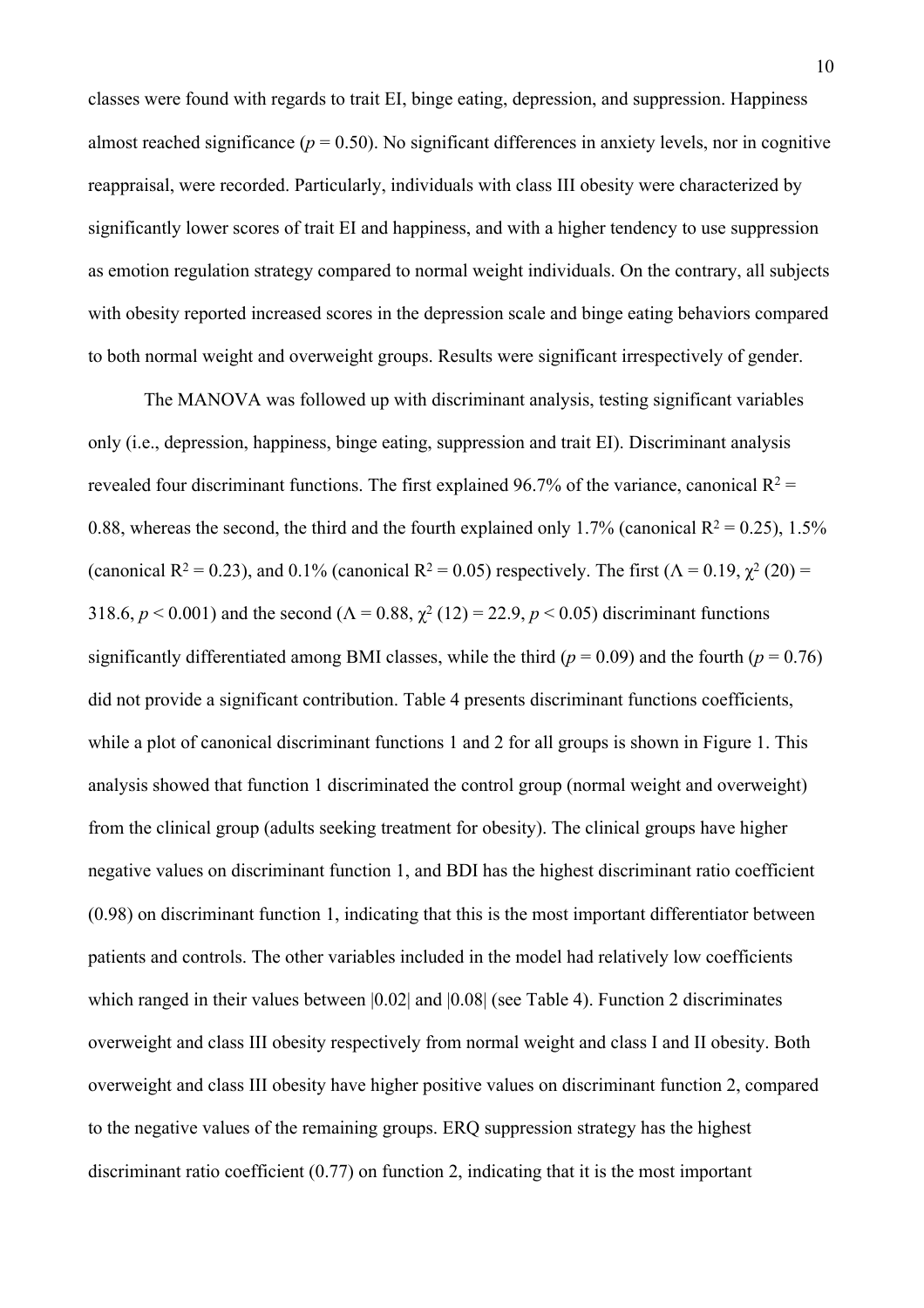discriminator. The other variables included in the model had relatively low coefficients which ranged in their values between |0.21| and |0.00| (see Table 4).

Given the significant differences in demographics, MANOVAs were rerun for each outcome by taking into account BMI classes together with either education or work status in place of gender. After controlling for these two variables, results did not change, namely, differences among BMI classes were maintained with regards to trait EI, happiness, binge eating, depression, and emotion suppression.

# **4. Discussion**

Current literature and clinical evidence give emphasis to the importance of a better understanding of the relationship between psychological factors and obesity. This is the first study exploring the differences in EI, operationalized as trait EI, between men and women with clinically diagnosed obesity and non-obese controls. Our findings show that adults seeking treatment for obesity, irrespective of obesity class, suffer more emotional and affective difficulties compared to overweight and normal weight adults. Such difficulties are independent of gender and are progressively larger with increasing BMI class. Notably, after controlling for the effects of other relevant affective variables, depression and emotion suppression emerged as the strongest discriminant factors among groups.

With respect to bivariate associations, we found a significantly stronger relationship of the TEIQue global score with both BMI values and cognitive reappraisal for the clinical group compared to the control group. Such correlations confirm the already existing evidence on the relationship between obesity and emotional difficulties, particularly the use of more ineffective emotion regulation strategies, and contribute to the literature by taking into account the construct of trait EI. Trait EI, a construct developed within the domain of personality psychology, and which reflects emotion-related dispositions, may serve as a useful framework within which to organize our understanding of the interplay between cognitive, behavioral, and affective factors relevant to obesity, given its association with body dissatisfaction (Swami et al., 2010), exercise (e.g.,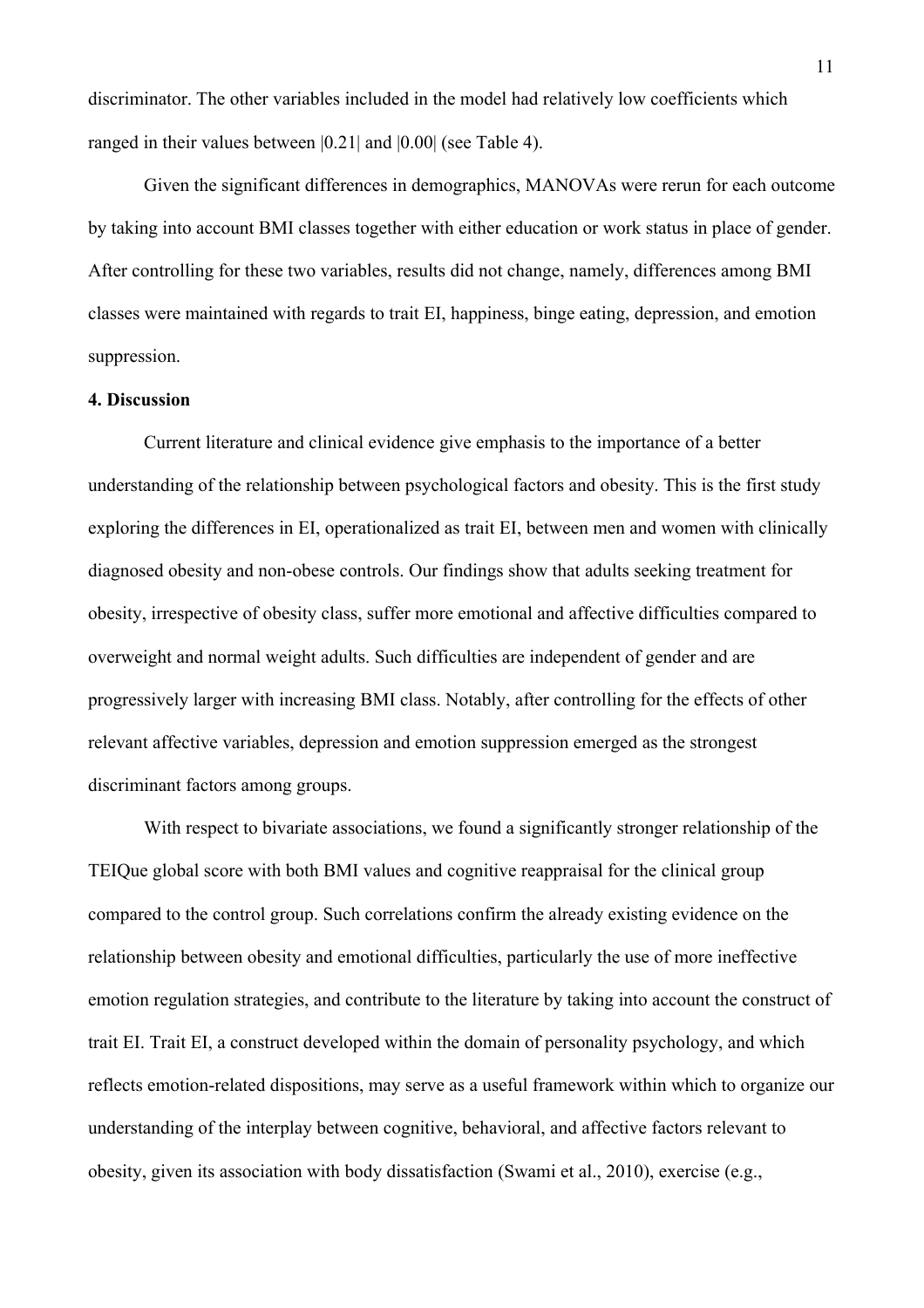Saklofske et al., 2007b), and mental health in general (Martins et al., 2010). Hence, these associations may be better understood if included within the frame of patients' global emotional functioning.

In line with our expectations, when BMI classes were taken into account, all patient groups, particularly subjects with obesity class III, were inclined to show lower trait EI and happiness, to report higher symptoms of depression and binge eating, as well as to suppress their emotions more strongly, than control women and men. More in depth, depression resulted as the psychological variable explaining the highest portion of variance between controls and obese patients, irrespectively of BMI subgroups and gender. Therefore, not only our results seem to reinforce the claim that obesity–depression associations may be strongest among individuals with a higher BMI (Faith et al., 2011), but they also place emphasis on the importance of depression as discriminant psychological factor between healthy and un-healthy weight conditions. Given the bidirectional association between obesity and depression (Luppino et al., 2010), our results seem to suggest once more that individuals with lower mood states may be considered at higher risk for the development, maintenance, and worsening of obesity. Interestingly, while depression resulted as the main discriminant variable between our clinical sample and controls, emotion suppression was the most important discriminator of overweight and class III obesity with normal weight, class I, and class II obesity, irrespectively of binge eating behaviors and other relevant psychological variables. In other words, it seems that particularly individuals with overweight and class III obesity engage in suppression as emotion regulation strategy compared to normal weight, class I and class II obese individuals. The use of a more dysfunctional emotion regulation strategy such as emotion suppression may be related to a self-regulation failure in the experience of negative emotions and subsequently it might be a plausible explanation for overeating. Although further studies differentiating obesity classes with and without BED are needed, overall these considerations should be informative to early identify the ones at risk, as well as to develop prevention and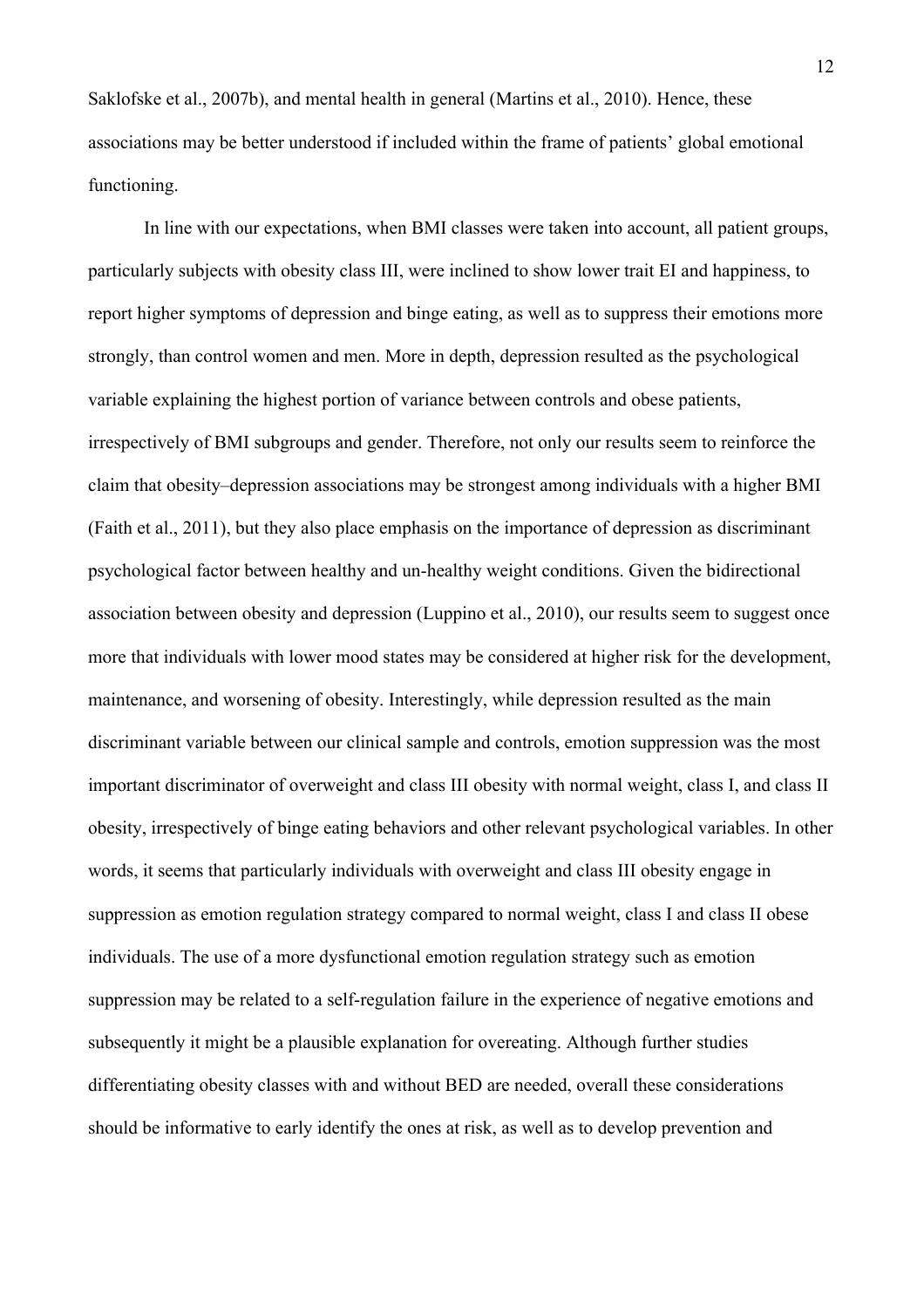conjoint treatment plans for obesity, depression and for an improvement of emotion regulation strategies, in order to reduce the social, economic, physical and psychic burden of both conditions.

Anxiety levels and the use of reappraisal as emotion regulation strategy did not differ between clinical and control groups. However, though differences were non-significant, patients showed a tendency to report more symptoms of both state and trait anxiety, as well as a less frequent use of cognitive reappraisal to regulate their emotions. Our data are in line with the evidence that worldwide obesity is common among those struggling with socioeconomic burden (WHO, 2016), as our clinical sample showed both a lower education level and a worse job status compared to the control group. Nevertheless, demographic variables did not affect the comparisons between obese and non-obese individuals on tested psychological factors, thus suggesting that differences may be group-specific. Particularly, although our results are in line with the literature on gender differences, as women showed more symptoms of depression, anxiety, and binge eating than men, such pattern was independent of BMI. For this reason, and given that the majority of studies on the psychological correlates of obesity included only female participants, future studies are needed to shed more light on this issue.

Overall, the observed differences speak about a greater psychological burden for individuals with class II and III obesity compared to the other groups with/without obesity included by the present study. Were such differences a consequence of obesity or did they develop as a response to the disease state? If the differences arose as a response to the medical condition, poor mental health outcomes may be seen as the result of the recognition of the severity of obesity as well as of the stigma which is more frequently and intensely perceived by individuals with more extreme obesity (Robinson, 2017; Spahlholz et al., 2016). Such interpretation may be supported by the evidence that the number of individuals with severe obesity (i.e., obesity class II and class III) was higher compared to individuals with BMI < 35, reflecting a more critical evaluation of their weight status, leading to seek appropriate treatment. On the other hand, it may be that poor psychological wellbeing contributed *per se* to the development of more severe obesity. This explanation would be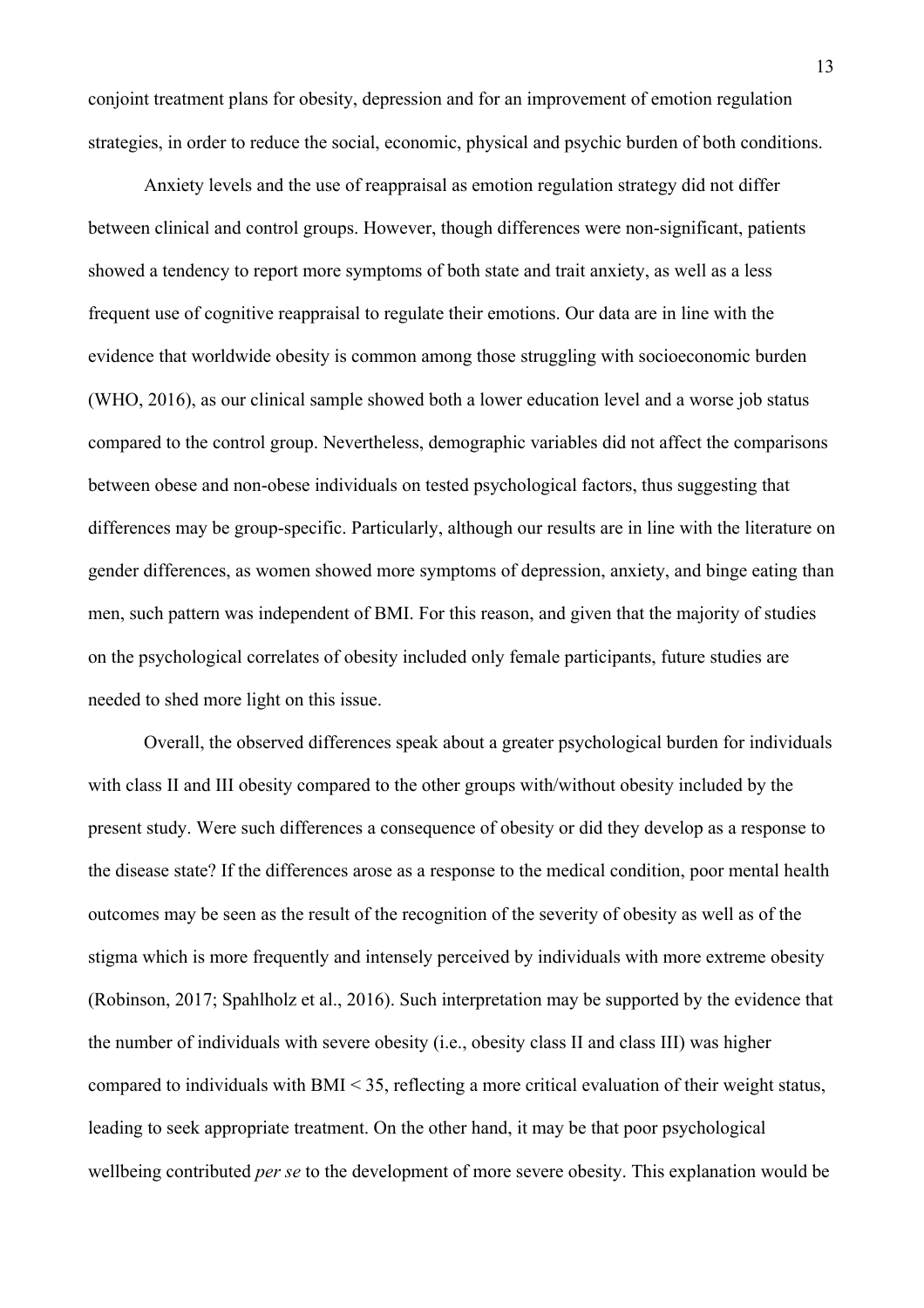specifically supported by differences in trait EI, as trait EI is conceptualized as a personality dimension, and is believed to be stable across adulthood (Terracciano et al., 2006). Longitudinal studies are needed to explore these conflicting hypotheses. Nevertheless, these results emphasize the importance of affectivity as a crucial domain for this population, with implications for both research and clinical practice. Currently, interventions and treatment guidelines for obesity include multidisciplinary programs that use a cognitive behavioral approach comprising self-monitoring, problem solving, nutrition education, cognitive restructuring, and education to slow down the eating rate and increasing exercise (Wadden, 1993) are associated with the greatest weight loss (e.g., Powell et al., 2007; Shaw et al., 2005). The present findings promote the inclusion of specific interventions targeting depression, emotion regulation and emotional dispositions into more traditional prevention and treatment programs, as they may reduce the risk of adverse health outcomes associated with obesity, particularly in the case of obesity class III. Yet, more specific programs targeting affectivity and emotion not only may act as a protective factor against treatment dropout (La Grutta et al., 2013), but they may also have beneficial effects in terms of reduced healthcare expenditures (Mikolajczak and Van Bellegem, 2017).

Although the present study has several strengths, including the focus on both males and females in addition to providing new data on the relationship between obesity and emotion-related psychological factors, it is important to acknowledge a number of limitations. First, we used only well-validated measures, but, given the self-reporting nature of the survey, we relied on selfevaluations of the participants. Factors such as social desirability could have contributed to the rating, especially in the control group, where BMI was computed from self-reported weight and height of participants, potentially biased by under- or over-reporting, respectively. Secondly, given that a casual relationship cannot be inferred by correlational analyses, it is important to design longitudinal studies using different strategies of data analysis to support these findings. Finally, we need to acknowledge that our study included individuals seeking intervention for obesity, and data cannot be extrapolated to individuals with obesity who do not seek interventions.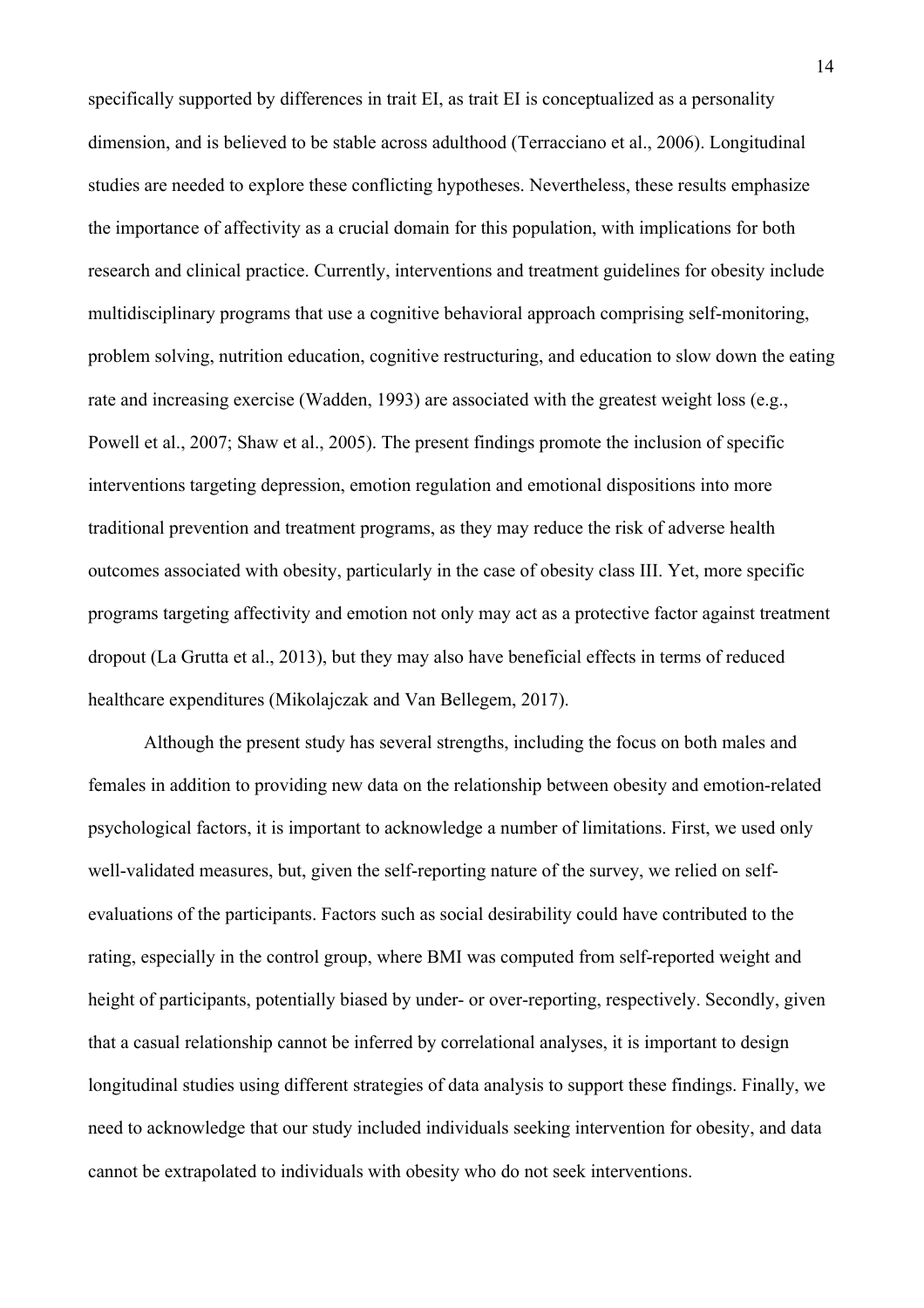To conclude, our findings provide useful information regarding the difficulties in the affective domain of individuals with obesity, differentiating them by obesity class. Particularly, this is the first study investigating affect-related psychological variables in a clinical sample of patients seeking treatment for obesity differentiating for BMI classes. These data highlight the importance of considering the obesity class for a better understanding of the emotional and psychosocial complexities of the individuals with obesity, as it can inform psychological interventions and treatment approaches, as well as improve preventive and therapeutic strategies.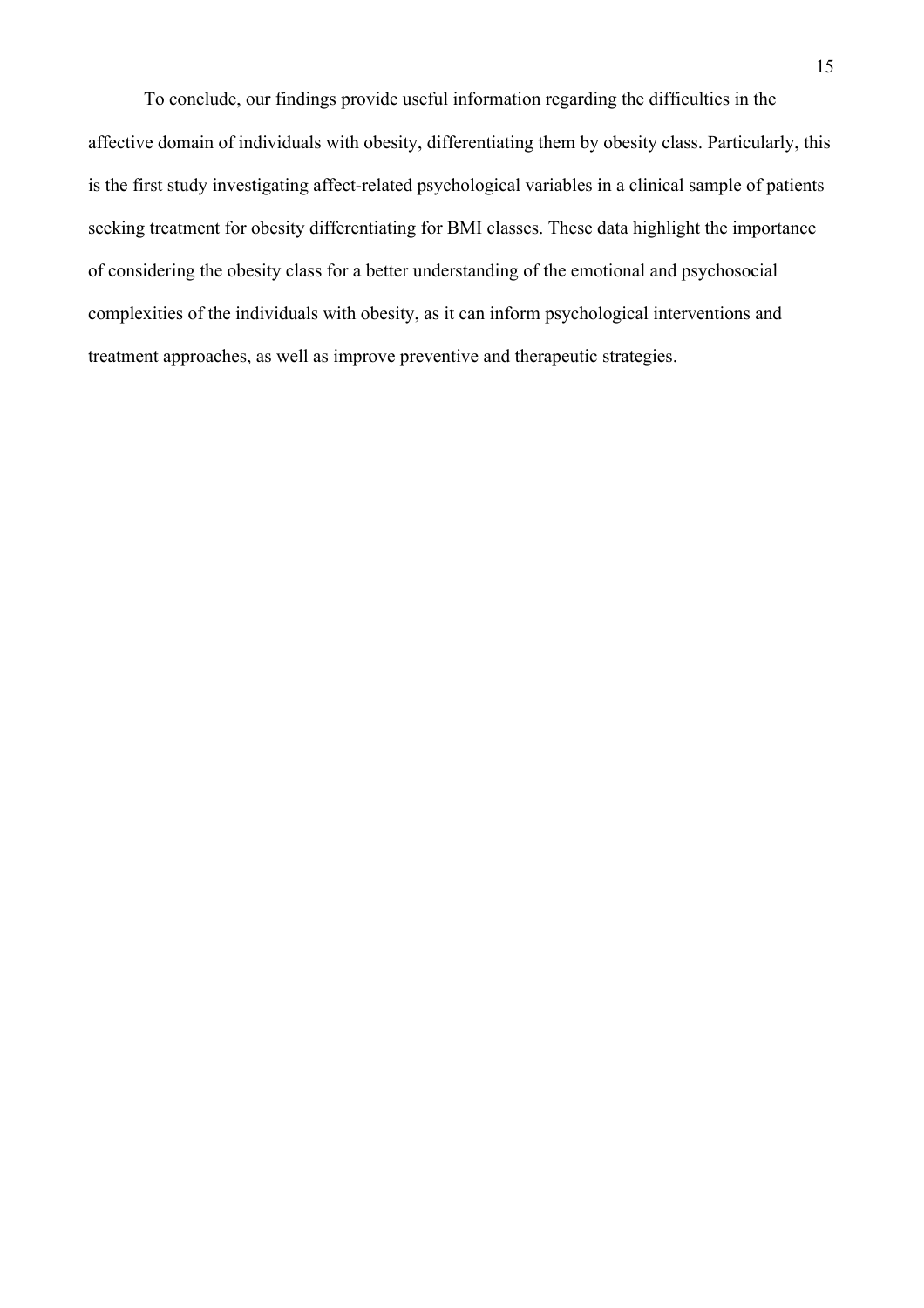# **Formatting of funding sources**

This research did not receive any specific grant from funding agencies in the public, commercial, or not-for-profit sectors.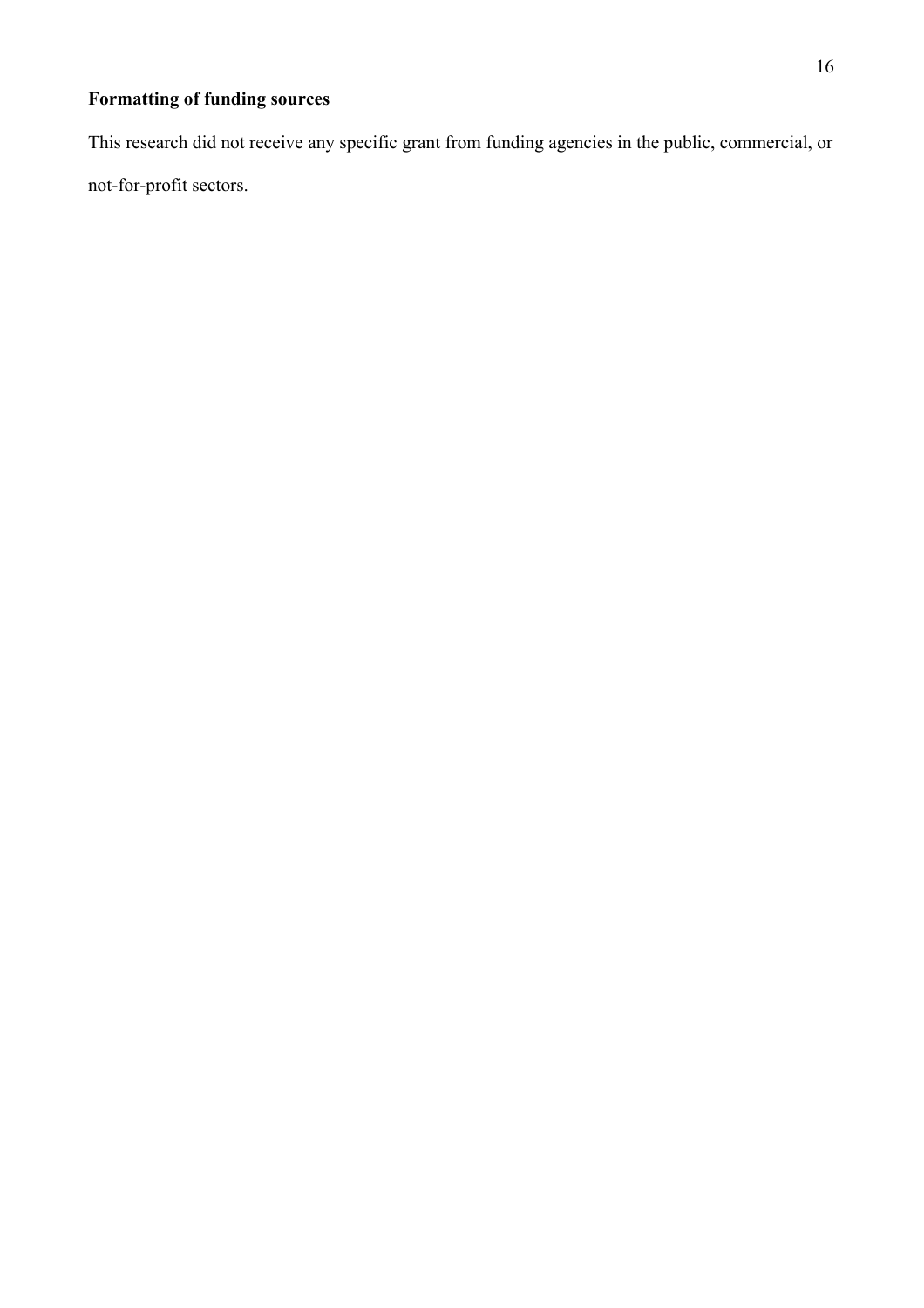- Abilés, V., Rodríguez-Ruiz, S., Abilés, J., Mellado, C., García, A., Pérez, de la Cruz, A., et al., 2010. Psychological characteristics of morbidly obese candidates for bariatric surgery. Obes Surg. 20(2), 161-7.
- Aparicio, E., Canals, J., Arija, V., De Henauw, S., Michels, N., 2016. The role of emotion regulation in childhood obesity: implications for prevention and treatment. Nutr. Res. Rev. 29(1), 17-29.
- Andrei, F., Mancini, G., Baldaro, B., Trombini, E., Agnoli, S., 2014. A systematic review on the Predictive Utility of the Trait Emotional Intelligence Questionnaire (TEIQue). BPA-Applied Psychology Bulletin (Bollettino di Psicologia Applicata) 62(271).
- Argyle, M., Martin, M., Crossland, J., 1989. Happiness as a function of personality and social encounters, in: Forgas, J.P., Innes, J.M. (Eds.), Recent Advances in Social Psychology: An International Perspective. Elsevier Science/North-Holland Publishers, Amsterdam, pp. 189-203.
- Baillot, A., Romain, A.J., Boisvert-Vigneault, K., Audet, M., Baillargeon, J.P., Dionne, I.J., et al., 2015. Effects of lifestyle interventions that include a physical activity component in class II and III obese individuals: a systematic review and meta-analysis. PLoS One 10(4), e0119017.
- Balzarotti, S., John, O.P., Gross, J.J. 2010. An Italian adaptation of the emotion regulation questionnaire. Eur. J. Psychol. Assess. 6, 61-67. doi:10.1027/1015-5759/a000009
- Barte, J.C., Veldwijk, J., Teixeira, P.J., Sacks, F.M., Bemelmans, W.J., 2014. Differences in weight loss across different BMI classes: a meta-analysis of the effects of interventions with diet and exercise. Int. J. Behav. Med. 21(5), 784-793.
- Beck, A.T., Steer, R.A., 1987. Manual for the Revised Beck Depression Inventory. Psychological Corporation, San Antonio, TX.
- Braet, C., Beyers, W., 2009. Defining subtypes in children and adolescents who are overweight: Differences in symptomatology and treatment outcomes. J. Consult. Clin. Psych. 77, 814-824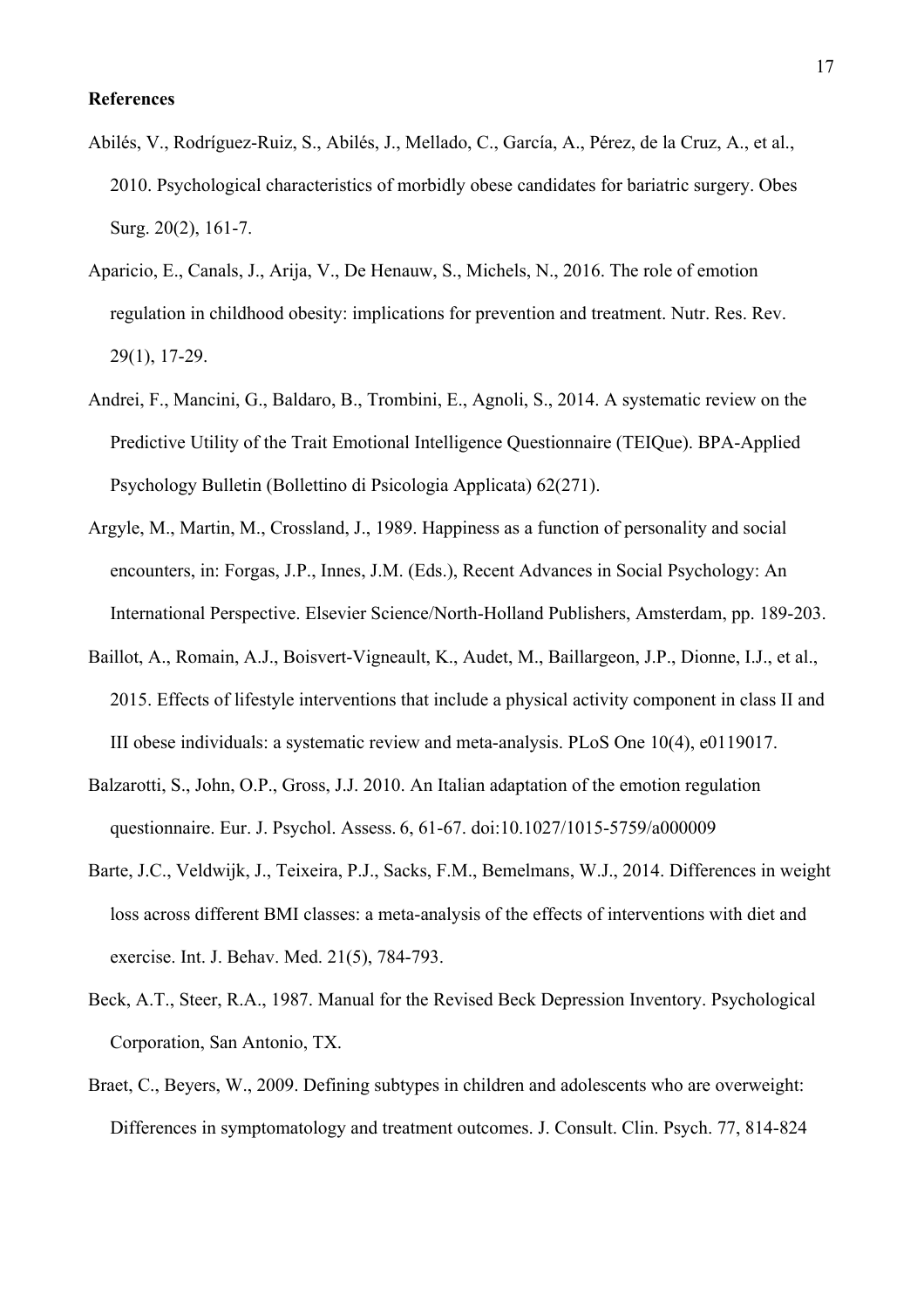- Cawley J, Meyerhoefer C., 2012. The medical care costs of obesity: an instrumental variables approach. J. Health Econ. 31(1), 219–230
- Di Fabio, A., Palazzeschi, L., 2011. Trait Emotional Intelligence Questionnaire Short Form (TEIQue-SF): proprietà psicometriche della versione italiana. Età Evolutiva, 33(100), 14.
- Di Fabio, A., Saklofske, D.H., 2014. Promoting individual resources: The challenge of trait emotional intelligence. Pers Individ Differ, 65, 19–23.
- Dingemans, A.E., Bruna, M.J., Van Furth, E.F., 2002. Binge eating disorder: a review. Int J Obesity, 26(3), 299.
- Evers, C., Marijn Stok, F., de Ridder, D.T., 2010. Feeding your feelings: Emotion regulation strategies and emotional eating. Pers Soc Psychol B, 36(6), 792-804.
- Faith, M.S., Butryn, M., Wadden, T. A., Fabricatore, A., Nguyen, A.M., Heymsfield S. B., 2011. Evidence for prospective associations among depression and obesity in population-based studies. Obes Rev, 12, e438–e453.
- Fernández-Abascal, E.G., Martín-Díaz, M.D., 2015. Dimensions of emotional intelligence related to physical and mental health and to health behaviors. Front Psychol, 6, 317.
- Filaire, E., Larue, J., & Rouveix, M., 2011. Eating behaviours in relation to emotional intelligence. Int J Sports Med, 32(04), 309-315.
- Finkelstein, E.A., Trogdon, J.G., Cohen, J.W., Dietz, W., 2009. Annual medical spending attributable to obesity: payer- and service-specific estimates. Health Affair, 28(5), 822–831.
- Fitzgibbon, M.L., Stolley, M.R., Kirschenbaum, D.S., 1993. Obese people who seek treatment have different characteristics than those who do not seek treatment. Health Psychol, 12(5), 342.
- Flegal, K.M., Kit, B.K., Orpana, H., Graubard, B.I., 2013. Association of all-cause mortality with overweight and obesity using standard body mass index categories: a systematic review and meta-analysis. JAMA, 309(1), 71-82.
- Gianini, L.M., White, M.A., Masheb, R.M., 2013. Eating pathology, emotion regulation, and emotional overeating in obese adults with binge eating disorder. Eat behav, 14(3), 309-313.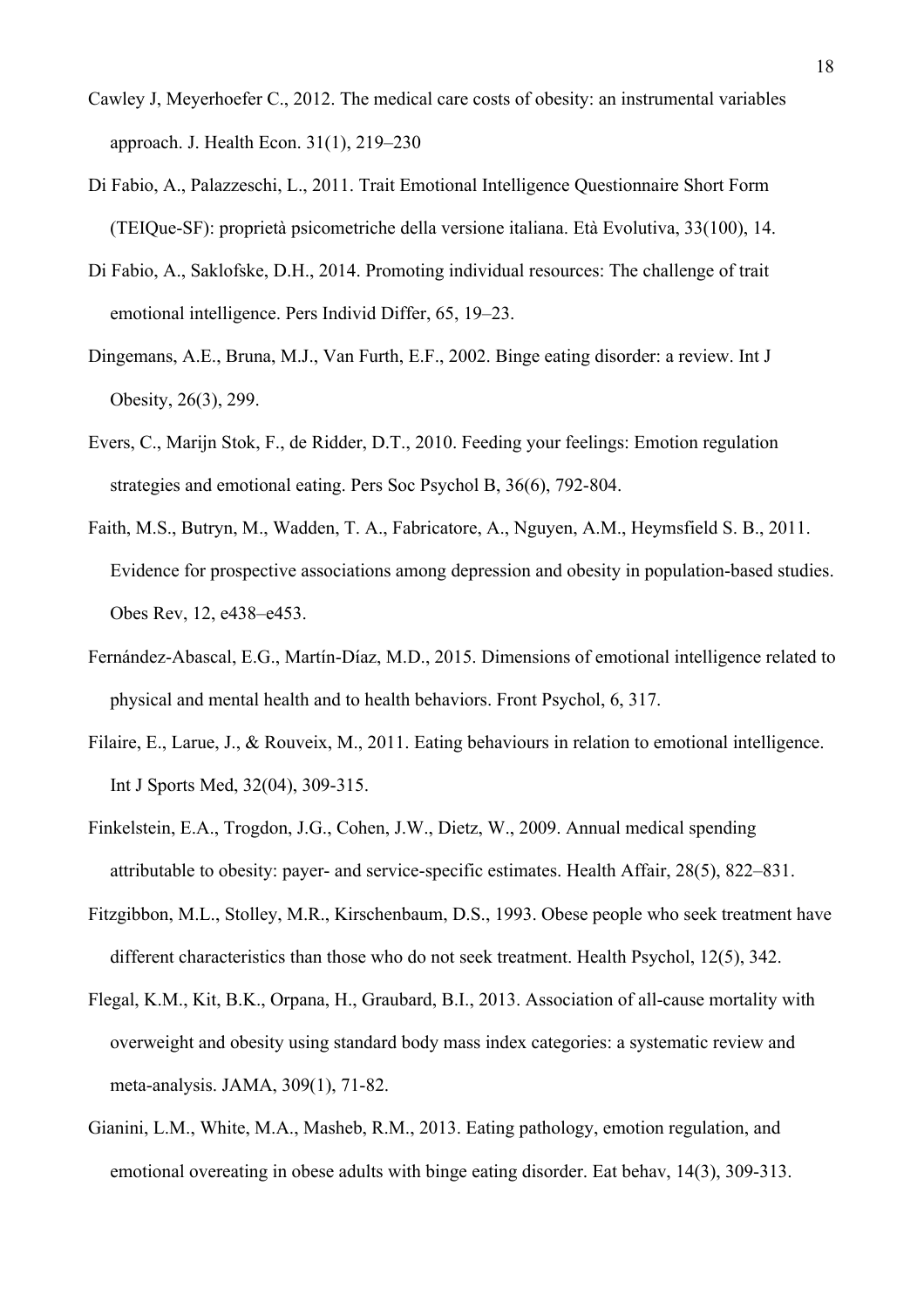- Goldney, R.D., Dunn, K.I., Air, T.M., Dal, G.E., Taylor, A.W., 2009. Relationships between body mass index, mental health, and suicidal ideation: population perspective using two methods. Australian and New Zealand J Psychiatry, 43, 652–658.
- Gormally, J., Black, S., Daston, S., Rardin, D., 1982. The assessment of binge eating severity among obese persons. Addict Behav, 7, 47–55.
- Gross, J.J., John, O.P., 2003. Individual differences in two emotion regulation processes: implications for affect, relationships, and well-being. J Pers Soc Psychol, 85(2), 348.
- Grundy, A., Cotterchio, M., Kirsh, V.A., Kreiger, N., 2014. Associations between anxiety, depression, antidepressant medication, obesity and weight gain among Canadian women. PloS one, 9(6), e99780.
- Jacobs, I., Wollny, A., Sim, C.W., Horsch, A., 2016. Mindfulness facets, trait emotional intelligence, emotional distress, and multiple health behaviors: A serial two-mediator model. Scandinavian J Psychol, 57, 207–214.
- Joseph, D.L., Jin, J., Newman, D.A., O'Boyle, E.H., 2015. Why does self-reported emotional intelligence predict job performance? A meta-analytic investigation of mixed EI. J Appl Psychol, 100, 298-342
- Karahan, T.F., Yalcin, B.M., 2009. The effects of an emotional intelligence skills training program on anxiety, burnout and glycemic control in type 2 diabetes mellitus patients. Turkiye Klinikleri J Med Sci, 29(1), 16-24.
- Kravvariti, E., Maridaki-Kassotaki, K., Kravvaritis, E., 2010. Emotional intelligence and coronary heart disease: how close is the link? J Health Sci, 2(1), 127.
- Kolotkin, R.L., Davidson, L.E., Crosby, R.D., Hunt, S.C., Adams, T.D., 2012. Six-year changes in health-related quality of life in gastric bypass patients versus obese comparison groups. Surg. Obes. Relat. Dis. 8(5), 625-33.
- Kotsou, I., Nelis, D., Gregoire, J., Mikolajczak, M., 2011. Emotional plasticity: Conditions and effects of improving emotional competence in adulthood. J Appl Psychol, 96, 827–839.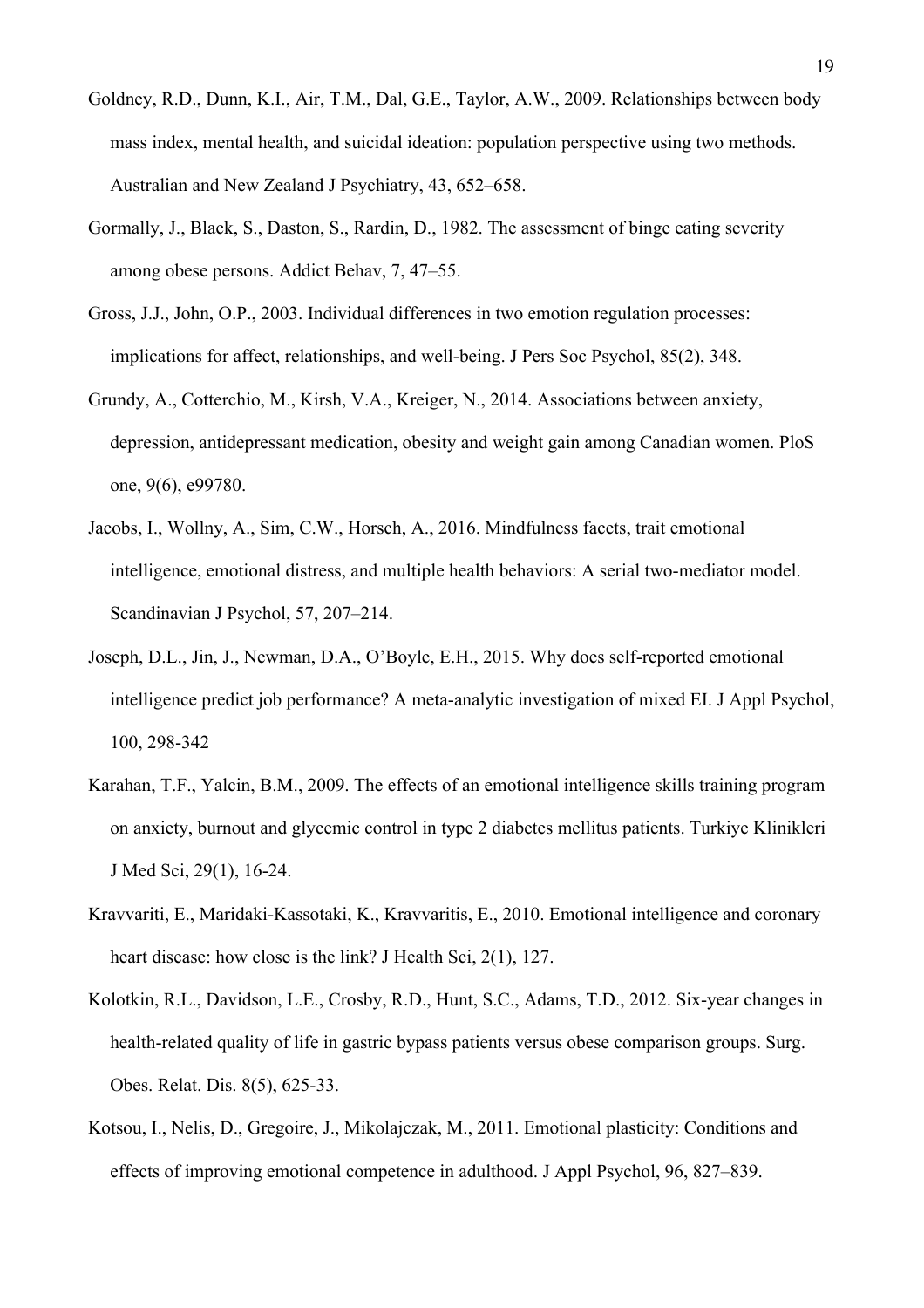- La Grutta, S., Di Blasi, M., La Barbera, D., Alabastro, V., Alfano, P., Guttilla, G., et al., 2013. Meccanismi di difesa in un gruppo di persone con obesità. Minerva Psichiatrica, 54, 239-246.
- Luca, P., Dettmer, E., Khoury, M., Grewal, P., Manlhiot, C., McCrindle, B.W., et al., 2015. Adolescents with severe obesity: outcomes of participation in an intensive obesity management programme. Pediatr Obes, 10(4), 275-282.
- Luppino, F.S., de Wit, L.M., Bouvy, P.F., et al., 2010. Overweight, obesity, and depression: A systematic review and meta-analysis of longitudinal studies. Arch Gen Psychiatry. 67, 220-229.
- Malouff, J.M., Schutte, N.S., Thorsteinsson, E.B., 2014. Trait emotional intelligence and romantic relationship satisfaction: A meta-analysis. Am J Fam Ther, 42(1), 5366.
- Mannucci, E., Petroni, M.L., Villanova, N., Rotella, C.M., Apolone, G., Marchesini, G., 2010. Clinical and psychological correlates of health-related quality of life in obese patients. Health Qual Life Out, 8, 90.
- Mannucci, E., Ricca, V., Barciulli, E., Di Bernardo, M., Travaglini, R., Cabras, P. L., & Rotella, C. M., 1999. Quality of life and overweight: the obesity related well-being (Orwell 97) questionnaire. Add Behav, 24(3), 345-357.
- Martins, A., Ramalho, N., Morin, E., 2010. A comprehensive metaanalysis of the relationship between emotional intelligence and health. Pers Individ Differ, 49, 554564. doi:10.1016/j.paid.2010.05.029
- Mayer, J.D., Salovey, P., 1993. The intelligence of emotional intelligence. Intelligence, 17 (4), 433- 442.
- Mensink, G.B., Schienkiewitz, A., Haftenberger, M., Lampert, T., Ziese, T., Scheidt-Nave, C., 2013. Übergewicht und adipositas in deutschland. Bundesgesundheitsblatt-Gesundheitsforschung-Gesundheitsschutz, 56(5-6), 786-794.
- Mikolajczak, M., Van Bellegem, S., 2017. Increasing emotional intelligence to decrease healthcare expenditures: How profitable would it be? Pers Individ Differ, 116, 343-347.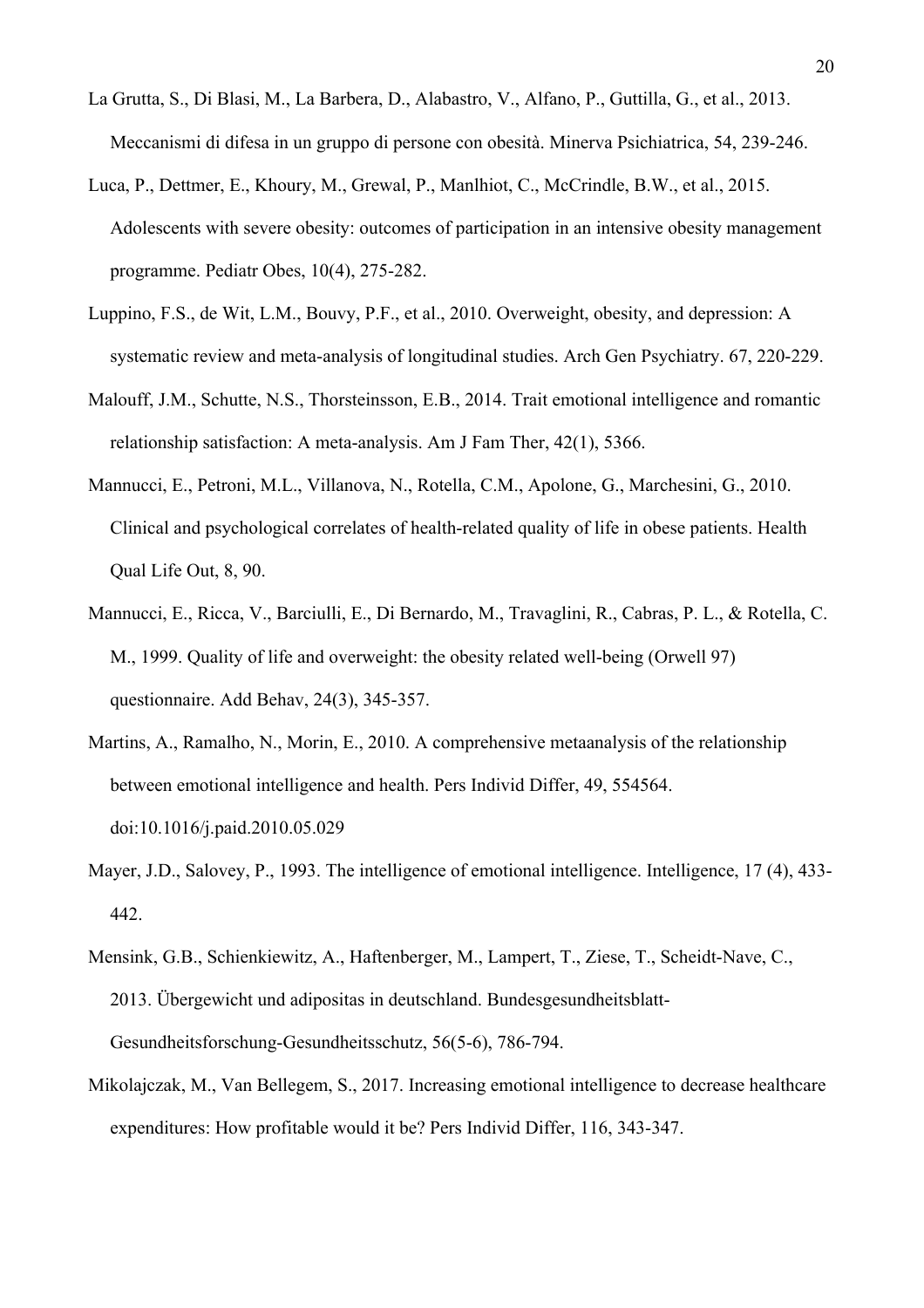- Müller, M.J., Lagerpusch, M., Enderle, J., Schautz, B., Heller, M., Bosy‐Westphal, A., 2012. Beyond the body mass index: tracking body composition in the pathogenesis of obesity and the metabolic syndrome. Obes Rev, 13(S2), 6-13.
- Petrides, K.V., 2011. Ability and trait emotional intelligence, in: Chamorro-Premuzic, T., Furnham, A., von Stumm, S. (Eds.), The Blackwell-Wiley handbook of individual differences (pp. 656- 678). New York: Wiley.
- Petrides, K.V., Furnham, A., 2003. Trait emotional intelligence: Behavioral validation in two studies of emotion recognition and reactivity to mood instruction. Eur J Personality, 17(1), 39- 57. doi: 10.1002/per.466
- Petrides, K.V., Furnham, A., 2006. The role of trait emotional intelligence in a gender-specific model of organizational variables. J Appl Soc Psychol, 36(2), 552-569.
- Powell, L.H., Calvin, J.E., III,Calvin, J.E., Jr., 2007. Effective obesity treatments. Am Psychol, 62, 234–246. doi:10.1037/0003-066X.62.3.234.
- Robinson, E.. 2017. Overweight but unseen: a review of the underestimation of weight status and a visual normalization theory. Obes Rev, 18(10), 1200-1209.
- Robinson, E., Christiansen, P., 2014. The changing face of obesity: exposure to and acceptance of obesity. Obesity, 22(5), 1380-1386.
- Saklofske, D.H., Austin, E.J., Galloway, J., Davidson, K., 2007a. Individual difference correlates of health-related behaviours: Preliminary evidence for links between emotional intelligence and coping. Pers Individ Differ, 42, 491–502.
- Saklofske, D.H., Austin, E.J., Rohr, B.A., Andrews, J.J., 2007b. Personality, emotional intelligence and exercise. J Health Psychol, 12(6), 937-948.
- Sánchez-Álvarez, N., Extremera, N., Fernández-Berrocal, P., 2016. The relation between emotional intelligence and subjective well-being: A meta-analytic investigation. J Posit Psychol, 11(3), 276-285.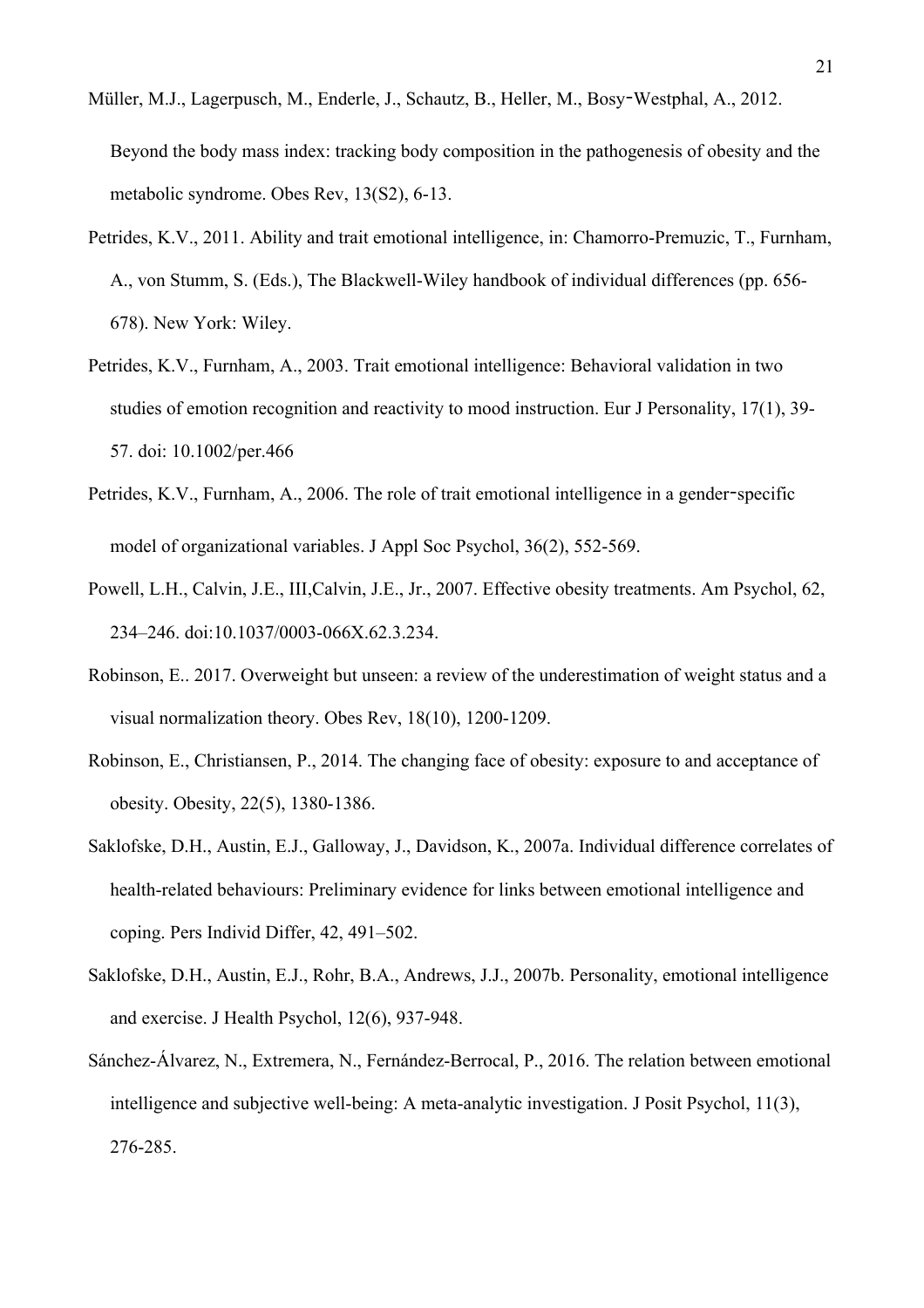- Schutte, N.S., Malouff, J.M., Thorsteinsson, E.B., Bhullar, N., Rooke, S.E., 2007. A meta-analytic investigation of the relationship between emotional intelligence and health. Pers Individ Differ, 42(6), 921-933.
- Shaw, K., O'Rourke, P., Del Mar, C., Kenardy, J., 2005. Psychological interventions for overweight or obesity. Cochrane Database of Systematic Reviews, 2. CD003818. doi: 10.1002/14651858.CD003818.pub2.
- Spahlholz, J., Baer, N., König, H.H., Riedel‐Heller, S.G., Luck‐Sikorski, C., 2016. Obesity and discrimination–a systematic review and meta-analysis of observational studies. Obes Rev, 17(1), 43-55.
- Spielberger C.D., 1983. Manual for the State-trait anxiety inventory. Palo Alto (CA): Consulting Psychologists Press Inc.
- Swami, V., Begum, S., Petrides, K.V., 2010. Associations between trait emotional intelligence, actual–ideal weight discrepancy, and positive body image. Pers Individ Differ, 49(5), 485-489.
- Telch, C.F., Stice, E., 1998. Psychiatric comorbidity in women with binge eating disorder: prevalence rates from a non-treatment-seeking sample. J Consult Clin Psych, 66(5), 768.
- Terracciano, A., McCrae, R.R., Costa, P.T., 2006. Personality plasticity after age 30. J Pers Soc Psychol, 32, 999–1099.
- Ul-Haq, Z., Mackay, D.F., Fenwick, E., Pell, J.P., 2013. Meta-analysis of the association between body mass index and health-related quality of life among adults, assessed by the SF-36. Obesity, 21, E322–E327.
- Vandewalle, J., Moens, E., Braet, C., 2014. Comprehending emotional eating in obese youngsters: the role of parental rejection and emotion regulation. Int J Obesity, 38(4), 525-530.
- Vesely, A.K., Saklofske, D.H., Nordstokke, D.W., 2014. EI training and pre-service teacher wellbeing. Pers Individ Differ, 65, 81–85.
- Wadden, T.A., 1993. The treatment of obesity, in: Stunkard, A.J., Wadden, T.A. (Eds.), Obesity: Theory and therapy (2nd ed., pp. 197–217). New York: Raven Press.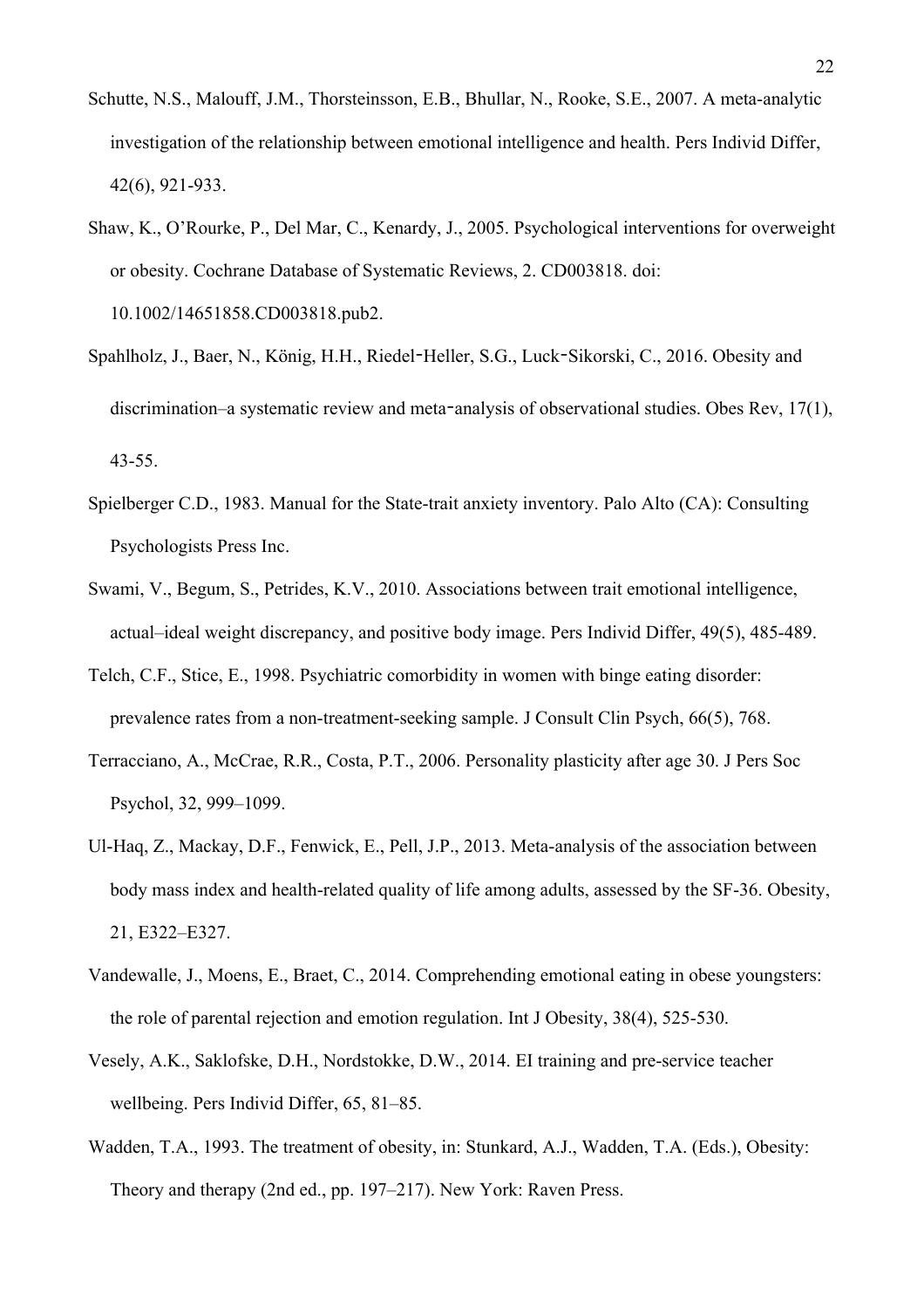- World Health Organization 2016. Obesity and overweight: Fact sheet N° 311. Available at: http://www.who.int/mediacentre/factsheets/fs311/en/
- World Health Organization 2000. Obesity: preventing and managing the global epidemic. Report of a World Health Organization. WHO infection control guidelines for transmissible spongiform encephalopathies: report of a WHO consultation, Geneva, Switzerland, 23-26 March 1999.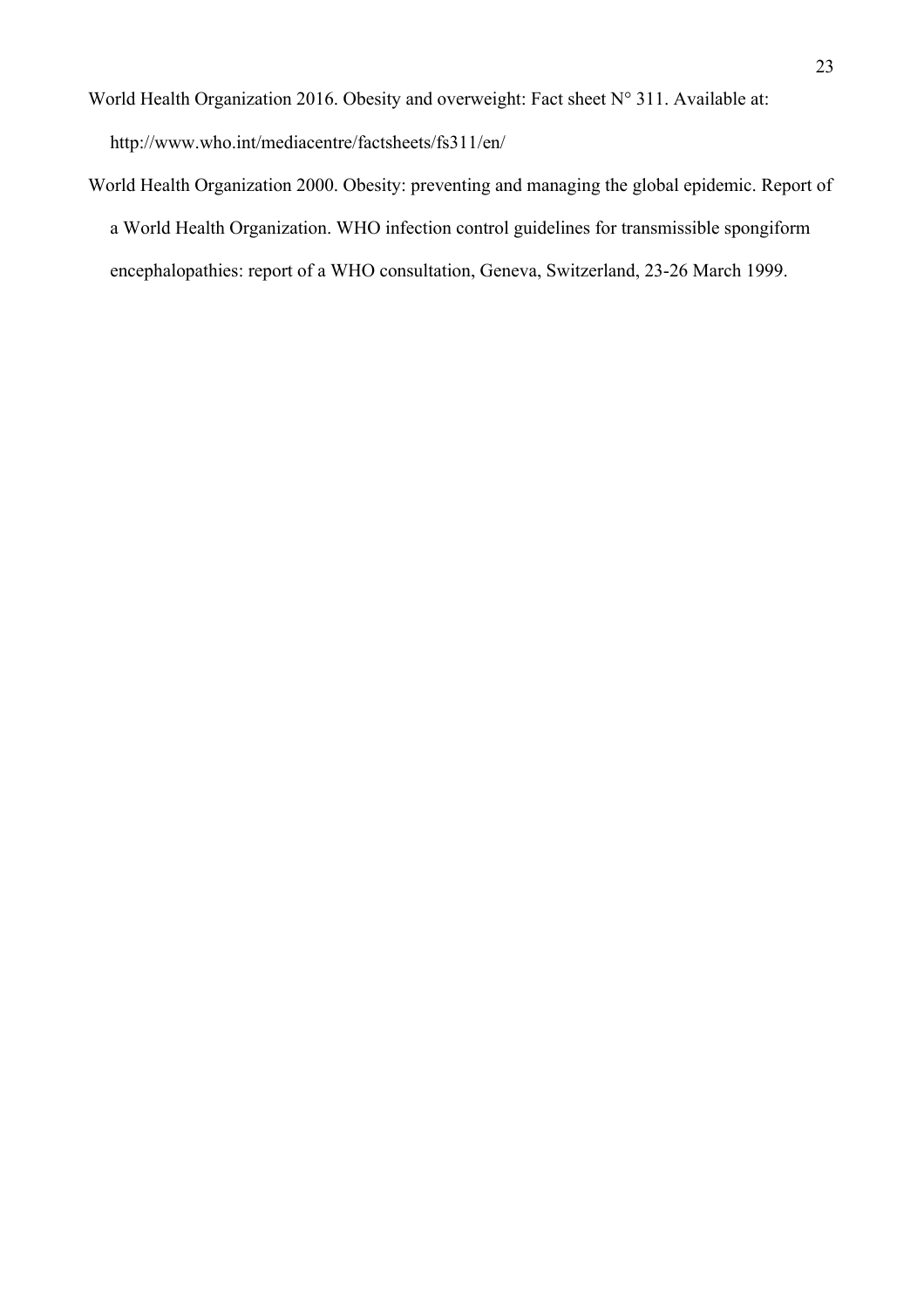Figure 1

Plot of the two significant discriminant functions. Discriminant function 1 discriminates between controls (normal weight and overweight) and patients seeking treatment for obesity (class I, II and III). Discriminant function 2 discriminates between overweight and class III obesity and the remaining groups (normal weight, class I and class II obesity).



**Canonical Discriminant Functions**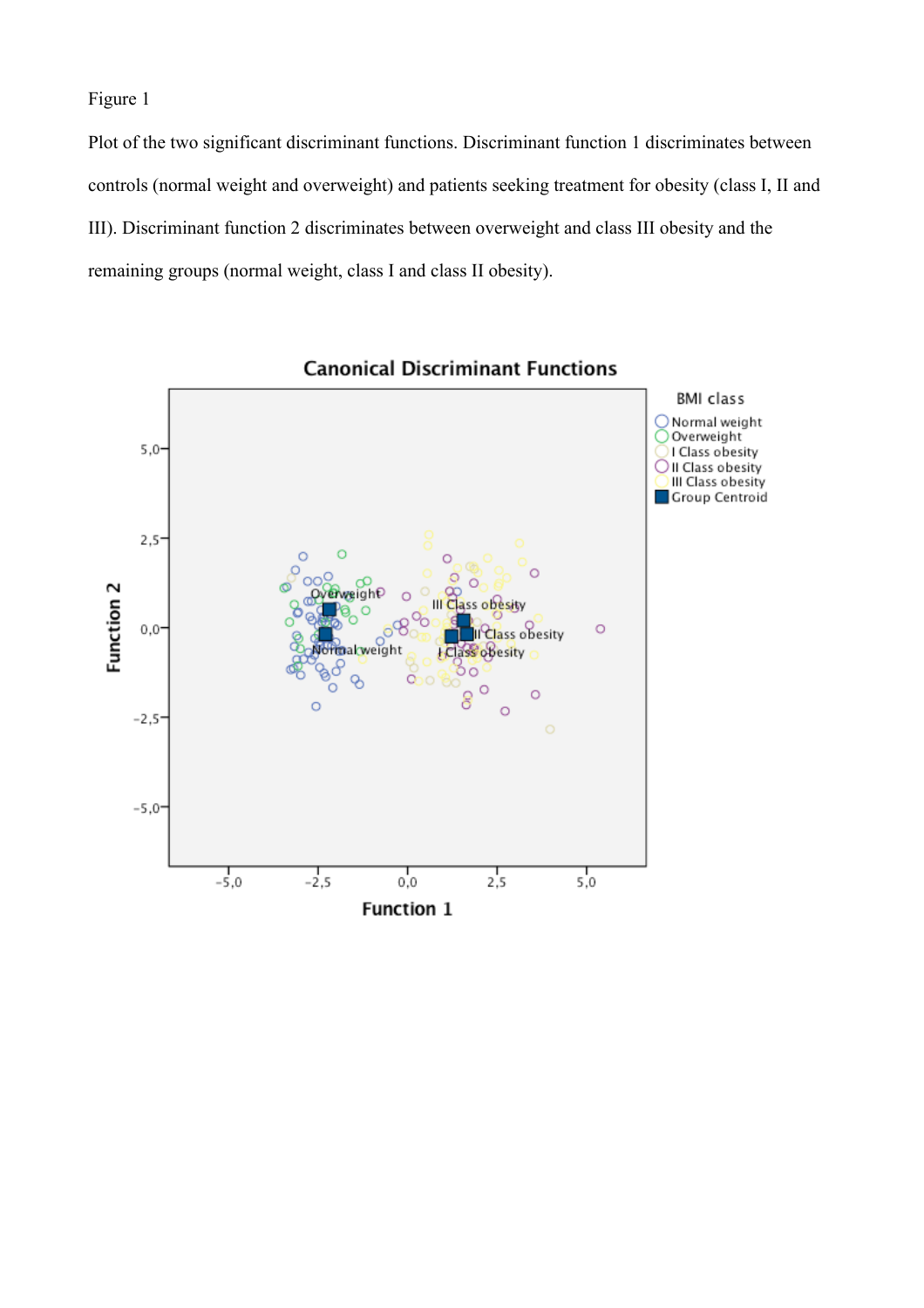Demographic characteristics in obese and non-obese participants.

| Sample characteristic        | Cases<br>$(n = 134)$ | Controls<br>$(n = 124)$ | Statistic               |
|------------------------------|----------------------|-------------------------|-------------------------|
| Level of education, $n$ (%)  |                      |                         | $X^2 = 51.6, p < 0.001$ |
| Primary school               | 5(3.7)               | $\boldsymbol{0}$        |                         |
| Secondary school             | 19(14.2)             | 9(12.5)                 |                         |
| High school                  | 70(52.2)             | 44 (35.5)               |                         |
| University                   | 40(29.8)             | 70(50)                  |                         |
| Work status, $n$ $(\%)$      |                      |                         | $X^2 = 35.2, p < 0.001$ |
| Student                      | 2(1.6)               | 17(14.5)                |                         |
| Employed                     | 85 (63.4)            | 88 (71)                 |                         |
| Unemployed                   | 24(18)               | 19(14.2)                |                         |
| Retired                      | 22(16.4)             | $\boldsymbol{0}$        |                         |
| Relationship status, $n$ (%) |                      |                         | $X^2 = 4.9, p = 0.29$   |
|                              |                      |                         |                         |
| In a stable relatioship      | 102(76.1)            | 90 (72.6)               |                         |
| Single                       | 32(23.9)             | 34(27.4)                |                         |

*Note*. SD = Standard Deviation.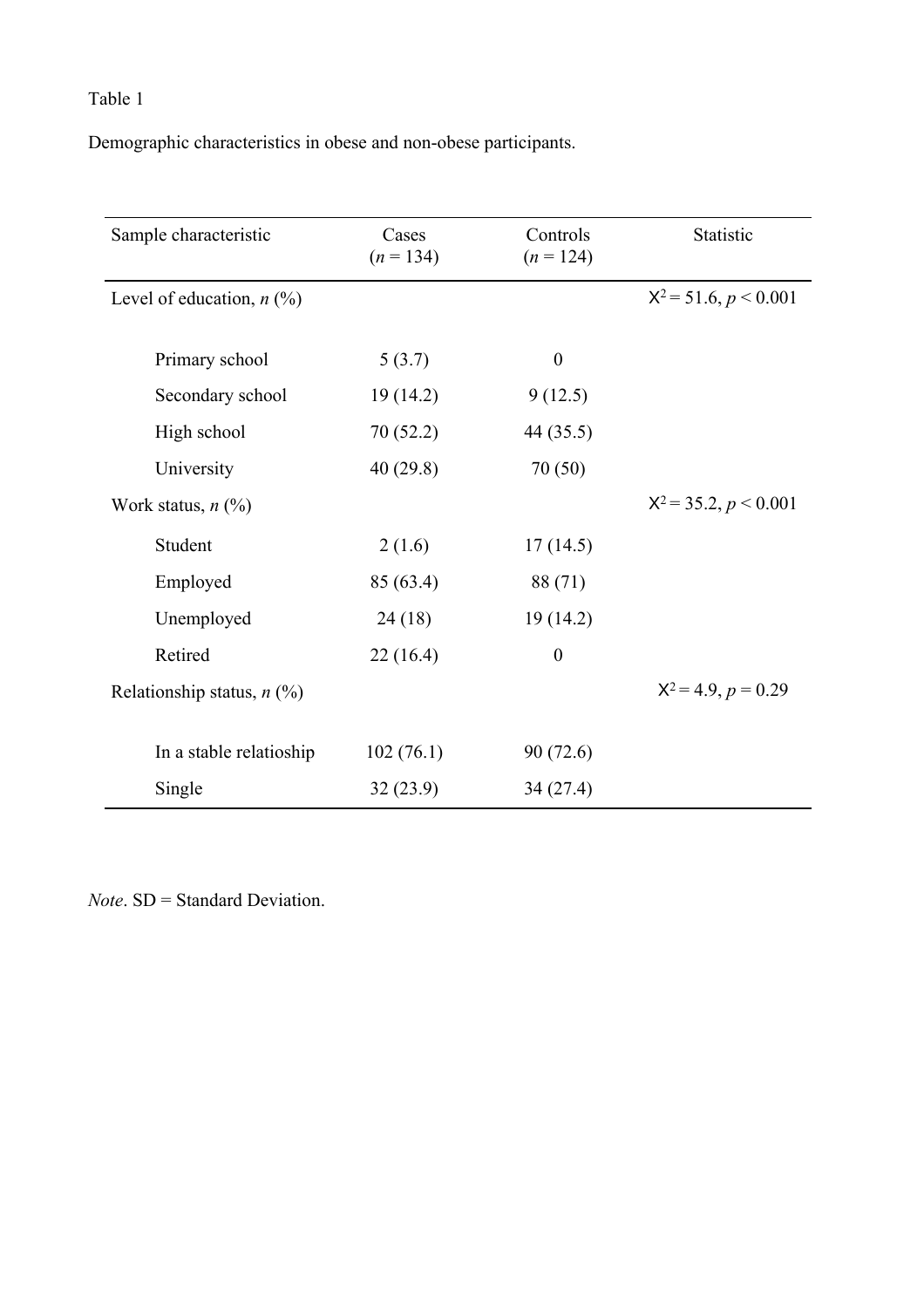Intercorrelations among the study variables.

| Variable      | <b>BMI</b>        | <b>State</b><br>anxiety | Trait<br>anxiety | Trait EI                | Reapprais<br>Suppressi<br>Binge<br>eating<br>al<br>on<br>$\mathbf S$ |                      | Happines  | Depressio<br>n |              |
|---------------|-------------------|-------------------------|------------------|-------------------------|----------------------------------------------------------------------|----------------------|-----------|----------------|--------------|
| BMI           |                   | 0.13                    | 0.03             | $-0.22$ <sup>*, a</sup> | 0.10 <sup>b</sup>                                                    | $-0.05$              | $0.23***$ | 0.11           | 0.04         |
| State anxiety | $-0.07$           |                         | $0.83**$         | $-0.47**$               | $0.26**$                                                             | $-0.21*$             | 0.15      | $-0.58***$     | $0.56**$     |
| Trait anxiety | $-0.11$           | $0.62**$                |                  | $-0.66$ **              | $0.27**$                                                             | $-0.28**$            | 0.15      | $-0.74**$      | $0.69**$     |
| Trait EI      | 0.07 <sup>a</sup> | $-0.51**$               | $-0.77**$        |                         | $-0.29**$                                                            | 0.10 <sup>b</sup>    | $-.37**$  | $0.70**$       | $-0.56**$    |
| Binge eating  | $0.37***$ , b     | $0.25***$               | $0.37**$         | $-0.37**$               |                                                                      | $-0.03$              | 0.11      | $-0.31**$      | $0.19^{*,b}$ |
| Reappraisal   | 0.09              | $-0.11$                 | $-0.28**$        | $0.38***$ , b           | 0.10                                                                 |                      | 0.11      | 0.17           | $-0.20*$     |
| Suppression   | 0.18              | 0.04                    | 0.04             | $-0.28**$               | 0.09                                                                 | $-0.09$              |           | $-0.28***$     | $0.19*$      |
| Happiness     | 0.06              | $-0.57**$               | $-0.76**$        | $0.72**$                | $-0.25*$                                                             | $0.36**$             | $-0.28**$ |                | $-0.56**$    |
| Depression    | $-0.04$           | $0.57**$                | $0.74**$         | $-0.65***$              | $0.40^{**}$ , b                                                      | $-0.22$ <sup>*</sup> | 0.10      | $-0.70**$      |              |

*Note.* Correlations below the diagonal are for control group (*N*=124), whereas correlations above the diagonal are for clinical group  $(N=134)$ .

$$
^{\ast}p<0.01; ^{\ast\ast}p<0.001
$$

<sup>a</sup>Significant stronger correlation for the clinical group compared to controls.

b Significant stronger correlation for controls compared to the clinical group.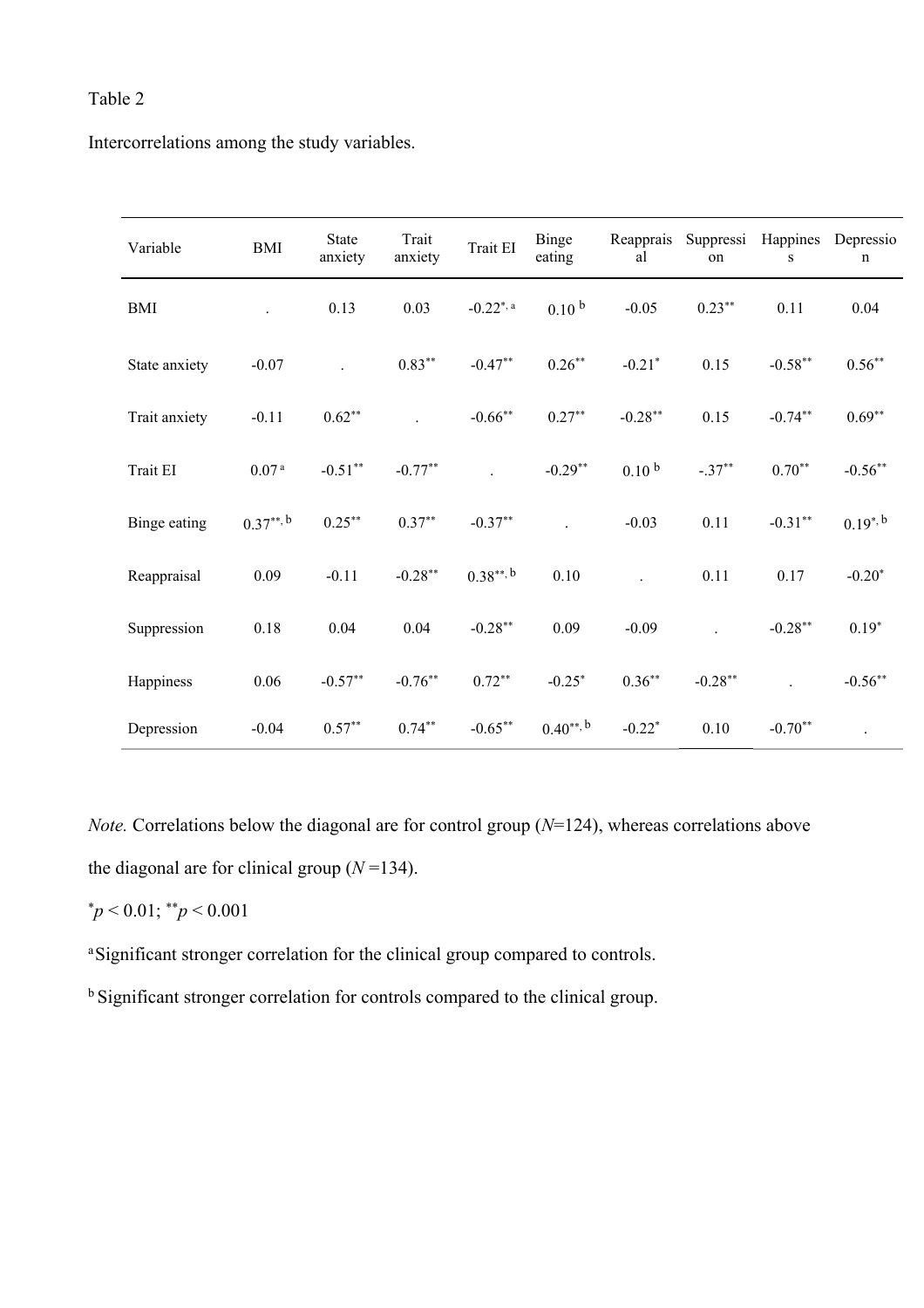| Means and standard deviations for study variables divided by BMI class (five levels: normal            |  |
|--------------------------------------------------------------------------------------------------------|--|
| weight, overweight, I class, II class and III class obesity) and gender (two levels: male and female). |  |

|                         | Total ( $N = 258$ ) |                    |                                     |                                                 |                             |               |                               | Males ( $N = 67$ )                              |                                                 |                     | Females ( $N = 191$ ) |                              |                                          |                                      |                    |
|-------------------------|---------------------|--------------------|-------------------------------------|-------------------------------------------------|-----------------------------|---------------|-------------------------------|-------------------------------------------------|-------------------------------------------------|---------------------|-----------------------|------------------------------|------------------------------------------|--------------------------------------|--------------------|
|                         | Norm<br>al          | Over<br>weigh<br>t | Obes<br>$\rm e$<br>$\rm I$<br>class | Obes<br>$\mathbf{e}% _{w}$<br>$\rm II$<br>Class | Obese<br>$\rm III$<br>class | Norm<br>al    | Over<br>weigh<br>$\mathsf{t}$ | Obes<br>$\mathbf{e}% _{w}$<br>$\bf{I}$<br>class | Obes<br>$\mathbf{e}% _{w}$<br>$\rm II$<br>Class | Obese<br>Ш<br>class | Norm<br>al            | Over<br>weigh<br>$\mathbf t$ | Obes<br>$\mathbf e$<br>$\bf{I}$<br>class | Obes<br>$\rm e$<br>$\rm II$<br>Class | Obese<br>III class |
| STAI - S                | 38.9                | 38.1               | 38.4                                | 41.9                                            | 43                          | 38.2          | 36.6                          | 39.5                                            | 39.2                                            | 40.6                | 39.1                  | 39.6                         | 38.3                                     | 42.7                                 | 44.7               |
|                         | (12.5)              | (6.3)              | (9.1)                               | (11.1)                                          | (11.1)                      | (9.4)         | (5.2)                         | (3.5)                                           | (11.4)                                          | (9.7)               | (13)                  | (7.1)                        | (9.5)                                    | (11)                                 | (11.7)             |
| STAI-T                  | 40.8                | 39.6               | 42.7                                | 45.6                                            | 44.1                        | 35.7          | 37.2                          | 34.5                                            | 39                                              | 41                  | 41.8                  | 41.9                         | 43.7                                     | 47.5                                 | 46.1               |
|                         | (11.3)              | (8.9)              | (11.5)                              | (11.7)                                          | (11.4)                      | (6.3)         | (7.2)                         | (3.5)                                           | (9.5)                                           | (11)                | (11.9)                | (9.9)                        | (11.7)                                   | (11.7)                               | (11.3)             |
| TEIOue                  | 5.2                 | 5.2                | 4.8                                 | 4.8                                             | 4.6                         | 5.2           | 5.2                           | 5.3                                             | 5.1                                             | 4.9                 | 5.2                   | 5.3                          | 4.7                                      | 4.7                                  | 4.4                |
| a,b                     | (0.78)              | (0.77)             | (0.78)                              | (0.62)                                          | (0.94)                      | (0.67)        | (0.81)                        | (0.94)                                          | (0.57)                                          | (0.94)              | (0.81)                | (0.76)                       | (0.75)                                   | (0.62)                               | (0.92)             |
| <b>BES</b> <sup>c</sup> | 3.1                 | 6.2                | 7.7                                 | 13.2                                            | 13.1                        | 5.1           | 8.7                           | 11.9                                            | 15.9                                            | 15.3                | 4.8                   | 7.3                          | 11.3                                     | 15.3                                 | 14.4               |
|                         | (3.2)               | (4.3)              | (5.5)                               | (5.1)                                           | (6.8)                       | (5.6)         | (6.3)                         | (7.5)                                           | (9.3)                                           | (8.6)               | (5.3)                 | (5.3)                        | (7.3)                                    | (8.5)                                | (7.9)              |
| ERQ-R                   | 28.4<br>(6.4)       | 28<br>(6.7)        | 28.3<br>(.6)                        | 25.4<br>(7.2)                                   | 26.6<br>(7.1)               | 28.4<br>(6.1) | 30.7<br>(4.1)                 | 27.4<br>(8)                                     | 27.4<br>(7.5)                                   | 27.3<br>(7.2)       | 28.4<br>(6.1)         | 29.2<br>(5.7)                | 27.5<br>(7.4)                            | 26.9<br>(7.4)                        | 27(7.4)            |
| ERQ -S <sup>a</sup>     | 12.8                | 14.8               | 17.7                                | 13.2                                            | 14.9                        | 11.2          | 11.1                          | 12.4                                            | 12.6                                            | 15.5                | 11.6                  | 13.1                         | 13.1                                     | 12.7                                 | 15.2               |
|                         | (4.4)               | (3.2)              | (5.1)                               | (2.2)                                           | (4.6)                       | (4.3)         | (4.8)                         | (5.6)                                           | (5.2)                                           | (5.9)               | (4.3)                 | (4.3)                        | (5.7)                                    | (5.4)                                | (5.4)              |
| OHI                     | 76.8                | 73.3               | 73.3                                | 74.3                                            | 68.5                        | 74.7          | 69.7                          | 68.4                                            | 67.2                                            | 65.9                | 75.2                  | 71.7                         | 69.2                                     | 68.9                                 | 67                 |
|                         | (9)                 | (13.6)             | (9.1)                               | (10.4)                                          | (14.7)                      | (14.2)        | (9.5)                         | (9.4)                                           | (10.2)                                          | (12.7)              | (13.2)                | (11.8)                       | (9.2)                                    | (10.6)                               | (13.5)             |
| <b>BDI</b> <sup>c</sup> | 7.9<br>(6.7)        | 8.4<br>(5.3)       | 30.3<br>(10.2)                      | 32.6<br>(8.5)                                   | 32.8<br>(7.8)               | 6.07<br>(5.9) | 7.3<br>(5.5)                  | 22.7<br>(17)                                    | 30.1<br>(7.5)                                   | 30.9<br>(6.1)       | 8.3<br>(6.8)          | 9.7<br>(4.8)                 | 31.6<br>(8.7)                            | 33.5<br>(8.7)                        | 34(8.6)            |

*Note.* STAI - S = State Trait Anxiety Inventory - State; STAI - T = State Trait Anxiety Inventory -Trait; TEIQue = Trait Emotional Intelligence Questionnaire; BES = Binge Eating Scale; ERQ - R = Emotion Regulation Questionnaire - Reappraisal; ERQ - S = Emotion Regulation Questionnaire - Suppression; OHI = Oxford Happiness Inventory; BDI = Beck Depression Inventory. Post-hoc test: multiple comparison among BMI classes: used Bonferroni.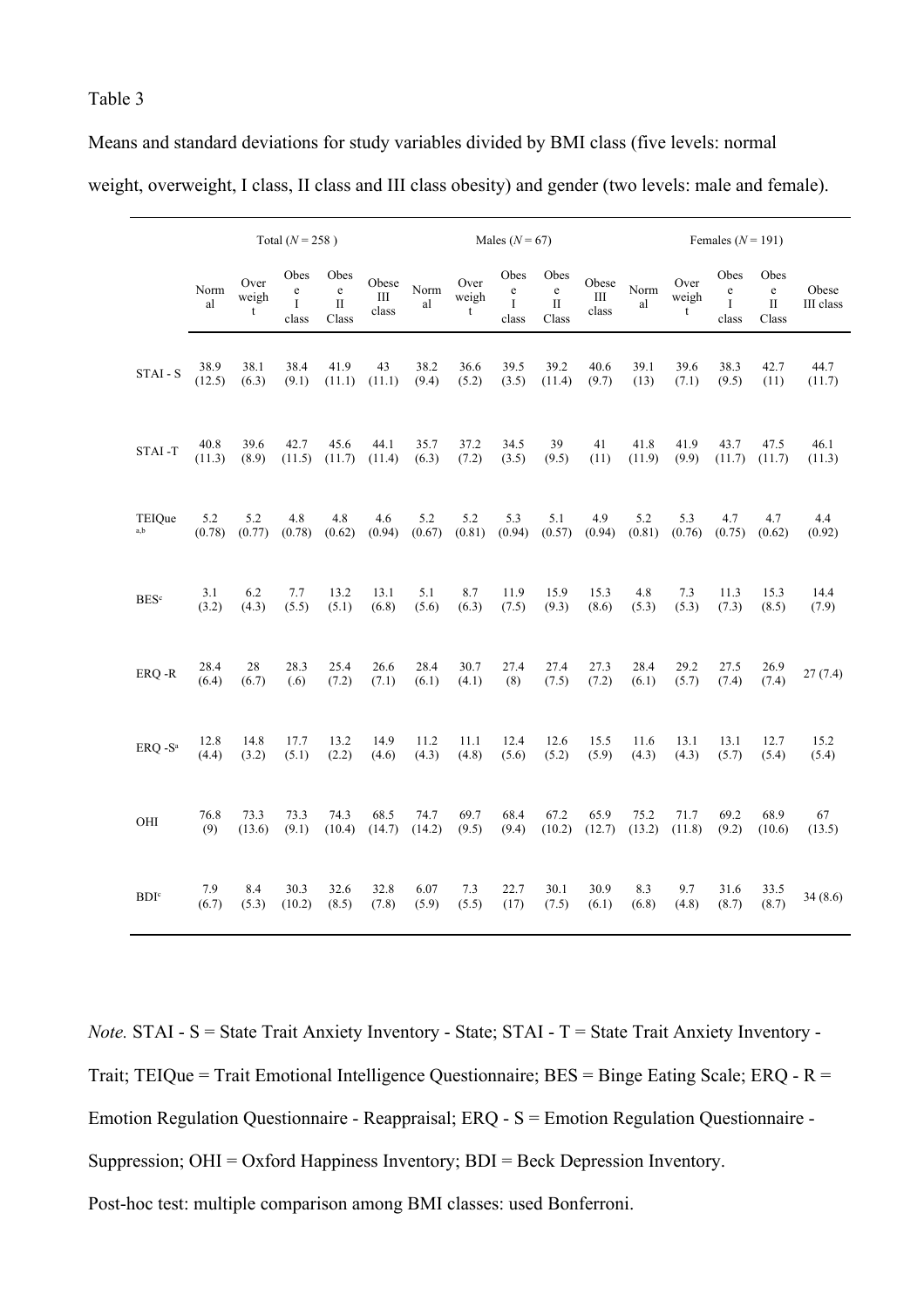<sup>a</sup>Significant difference between normal weight and III class obesity. The P values were 0.004 and 0.009 for the TEIQue and ERQ-S respectively.

<sup>b</sup> Significant difference between overweight and III class obesity. The P value for the TEIQue was 0.027.

c Normal weight and overweight groups resulted significantly different from class I, class II, and class III obesity. The P value for the BES were 0.055 and below 0.001, for the overweight/class I obesity comparison, and for the overweight/class II/class III obesity comparisons respectively.